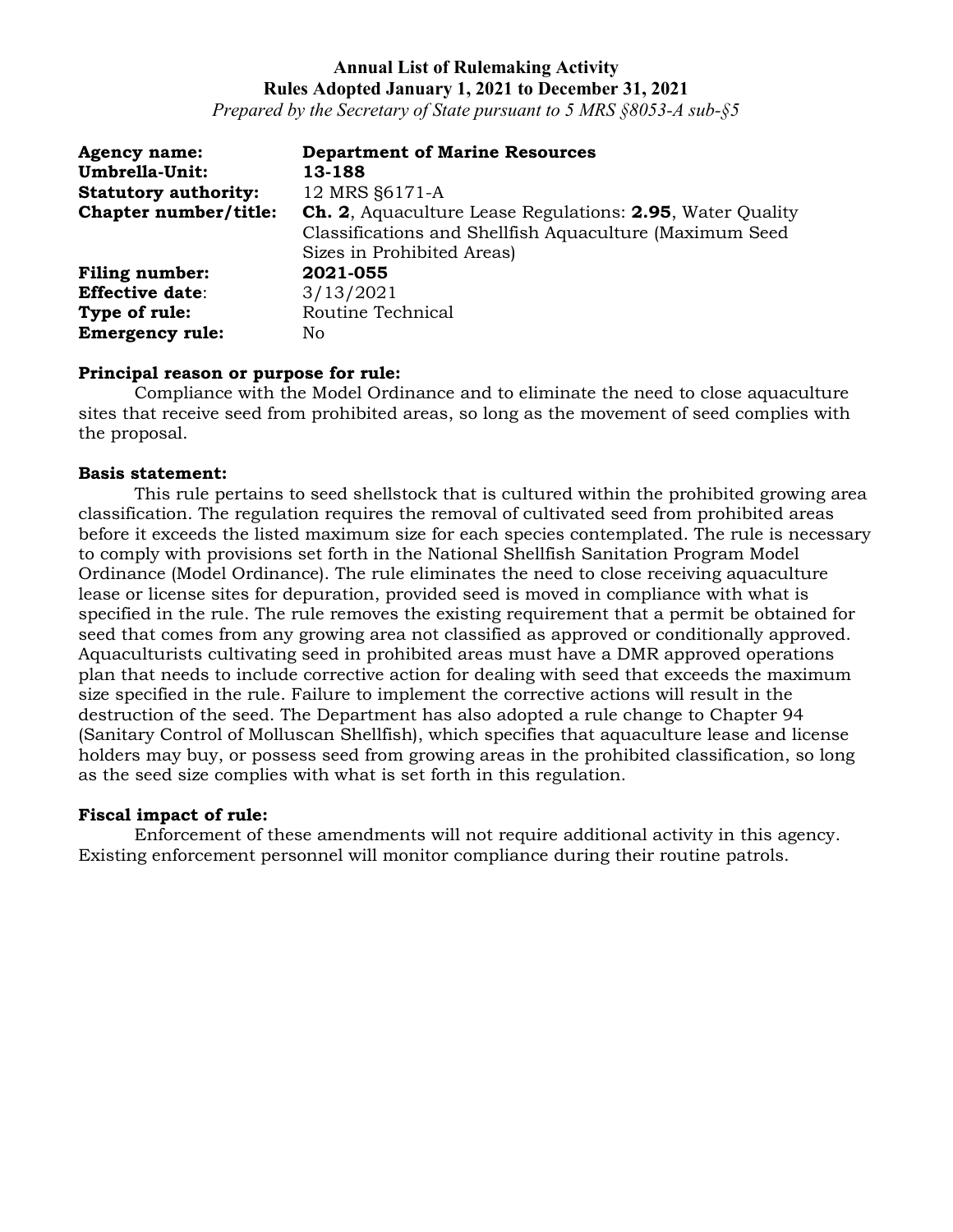*Prepared by the Secretary of State pursuant to 5 MRS §8053-A sub-§5*

| <b>Agency name:</b>         | <b>Department of Marine Resources</b>                 |
|-----------------------------|-------------------------------------------------------|
| Umbrella-Unit:              | 13-188                                                |
| <b>Statutory authority:</b> | 12 MRS §6173                                          |
| Chapter number/title:       | <b>Ch. 5.</b> Confidentiality of Fisheries Statistics |
| Filing number:              | 2021-160                                              |
| <b>Effective date:</b>      | 8/10/2021                                             |
| Type of rule:               | Routine Technical                                     |
| <b>Emergency rule:</b>      | No                                                    |

## **Principal reason or purpose for rule:**

*(See Basis Statement)* 

#### **Basis statement:**

This rule clarifies that any statistics collected by the Department of Marine Resources from a dealer, harvester, business, person or vessel as a result of compliance with reporting requirements, or an agreement by that dealer, harvester, business, person or vessel to participate in a Department led project to develop or test new methodologies or technologies for the reporting of fisheries statistics, is confidential data as provided by 12 MRS 6173.

### **Fiscal impact of rule:**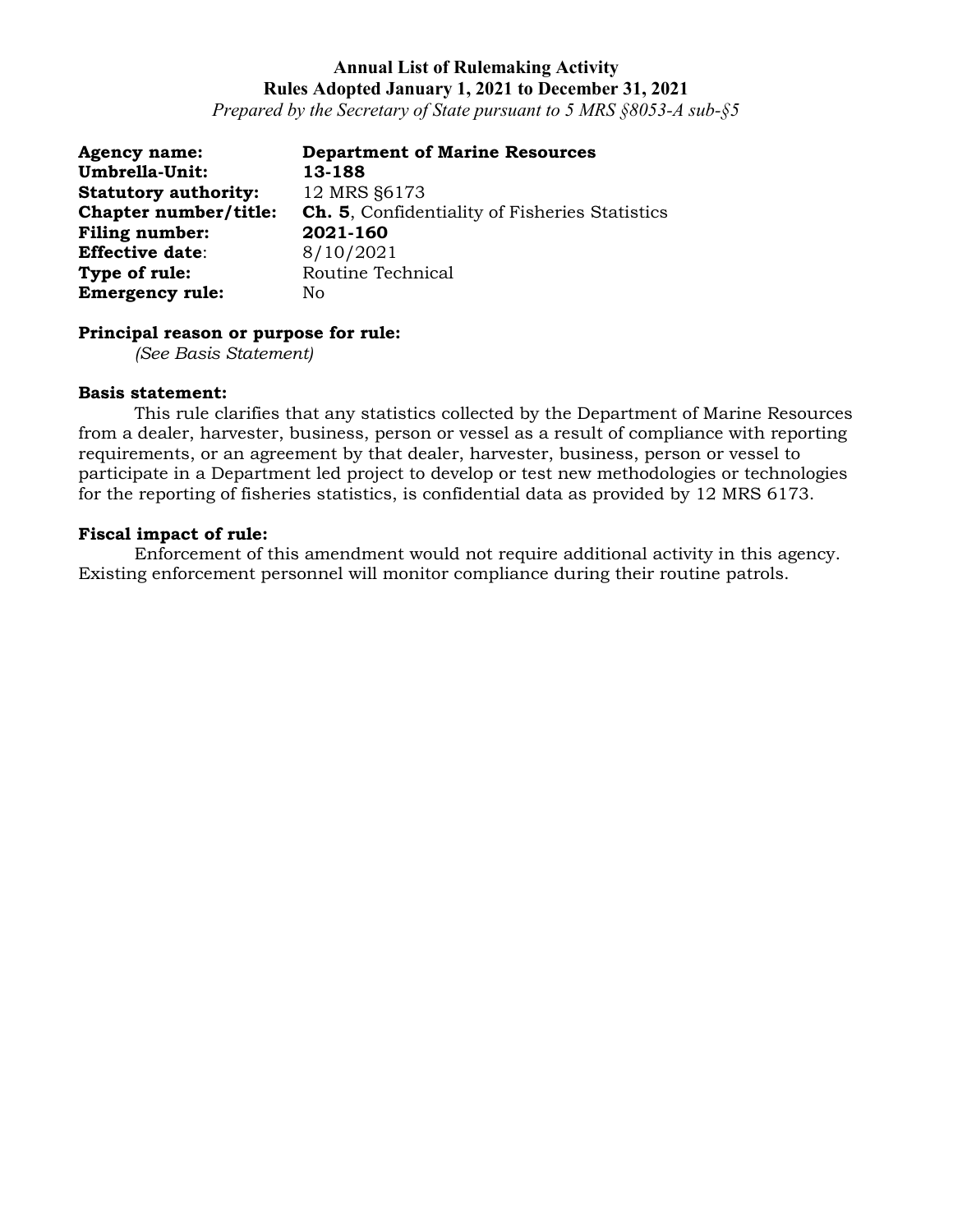*Prepared by the Secretary of State pursuant to 5 MRS §8053-A sub-§5*

| <b>Agency name:</b>         | <b>Department of Marine Resources</b>                     |
|-----------------------------|-----------------------------------------------------------|
| Umbrella-Unit:              | 13-188                                                    |
| <b>Statutory authority:</b> | 12 MRS $\S6171(3)(A)$                                     |
| Chapter number/title:       | <b>Ch. 8, Landings Program: 8.20, Harvester Reporting</b> |
| Filing number:              | 2021-115                                                  |
| <b>Effective date:</b>      | 6/1/2021                                                  |
| Type of rule:               | Routine Technical                                         |
| <b>Emergency rule:</b>      | Yes                                                       |

## **Principal reason or purpose for rule:**

*(See Basis Statement)* 

#### **Basis statement:**

Public Law 2020 ch. 640 created a new license for the harvest of menhaden. Prior to the creation of the menhaden license, menhaden were harvested under the commercial pelagic and anadromous license. This rulemaking updates reporting requirements for menhaden to reflect that the individuals who are required to report menhaden harvest are those that hold the menhaden license under 12 MRS §6502-C. Reporting elements remain the same as in prior seasons. The Commissioner has determined that it is necessary to take emergency action to amend the menhaden harvester reporting section as it relates to reporting requirements specific to fishery operations to ensure accurate and timely monitoring of the menhaden quota and to prevent the imminent depletion of the menhaden resource. The Commissioner hereby adopts this emergency regulation as authorized by 12 MRS §6171(3)(A).

#### **Fiscal impact of rule:**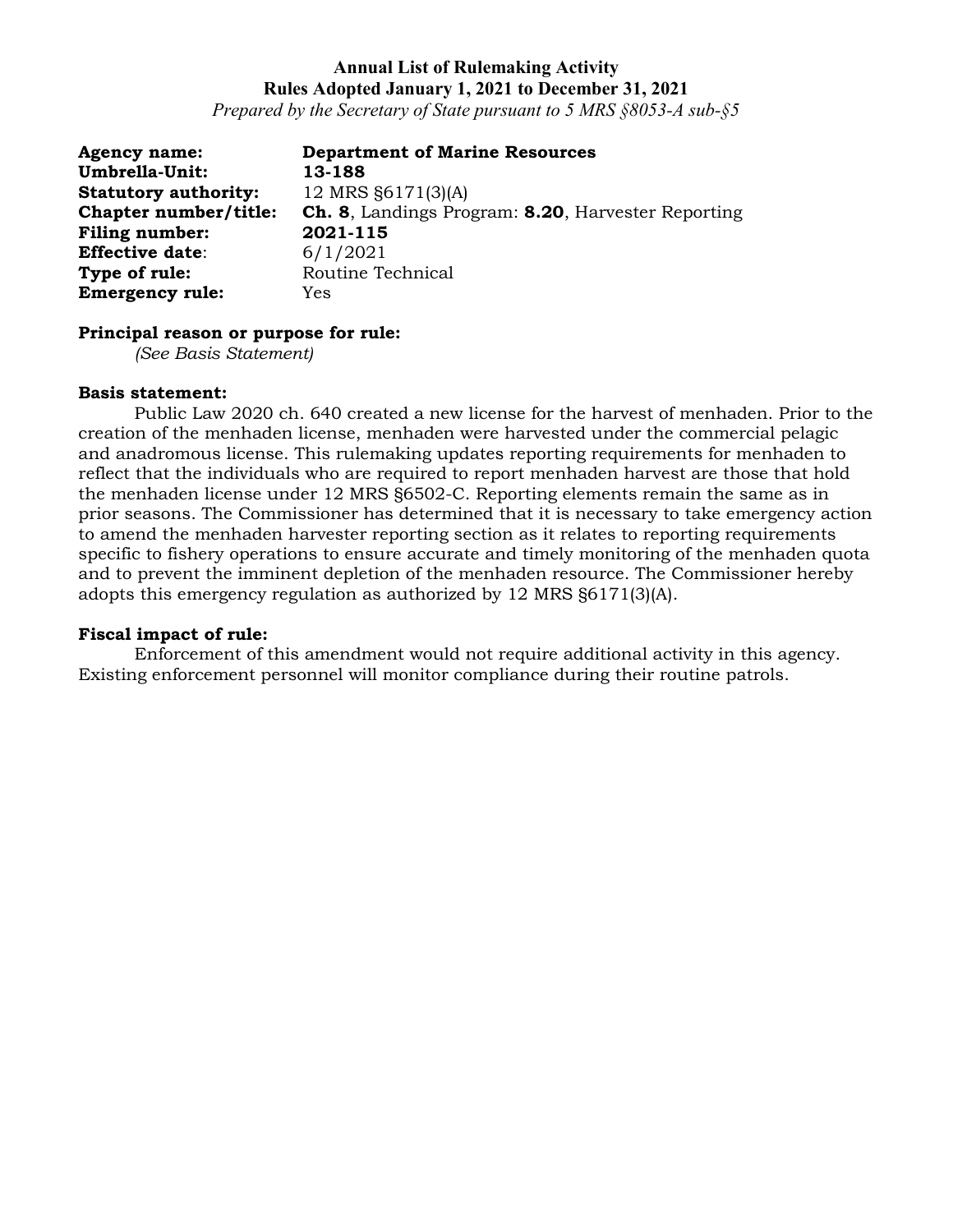*Prepared by the Secretary of State pursuant to 5 MRS §8053-A sub-§5*

| <b>Agency name:</b>         | <b>Department of Marine Resources</b>                     |
|-----------------------------|-----------------------------------------------------------|
| Umbrella-Unit:              | 13-188                                                    |
| <b>Statutory authority:</b> | 12 MRS §6171                                              |
| Chapter number/title:       | Ch. 8, Landings Program: 8.20(M), Menhaden License Update |
| Filing number:              | 2021-161                                                  |
| <b>Effective date:</b>      | 8/10/2021                                                 |
| Type of rule:               | Routine Technical                                         |
| <b>Emergency rule:</b>      | No.                                                       |

### **Principal reason or purpose for rule:**

*(See Basis Statement)* 

#### **Basis statement:**

Public Law 2020 ch. 640 created a new license for the harvest of menhaden. Prior to the creation of the menhaden license, menhaden were harvested under the commercial pelagic and anadromous license. This rule updates reporting requirements for menhaden to reflect that the individuals who are required to report menhaden harvest are those that hold the menhaden license under 12 MRS §6502-C. Reporting elements remain the same as in prior seasons.

#### **Fiscal impact of rule:**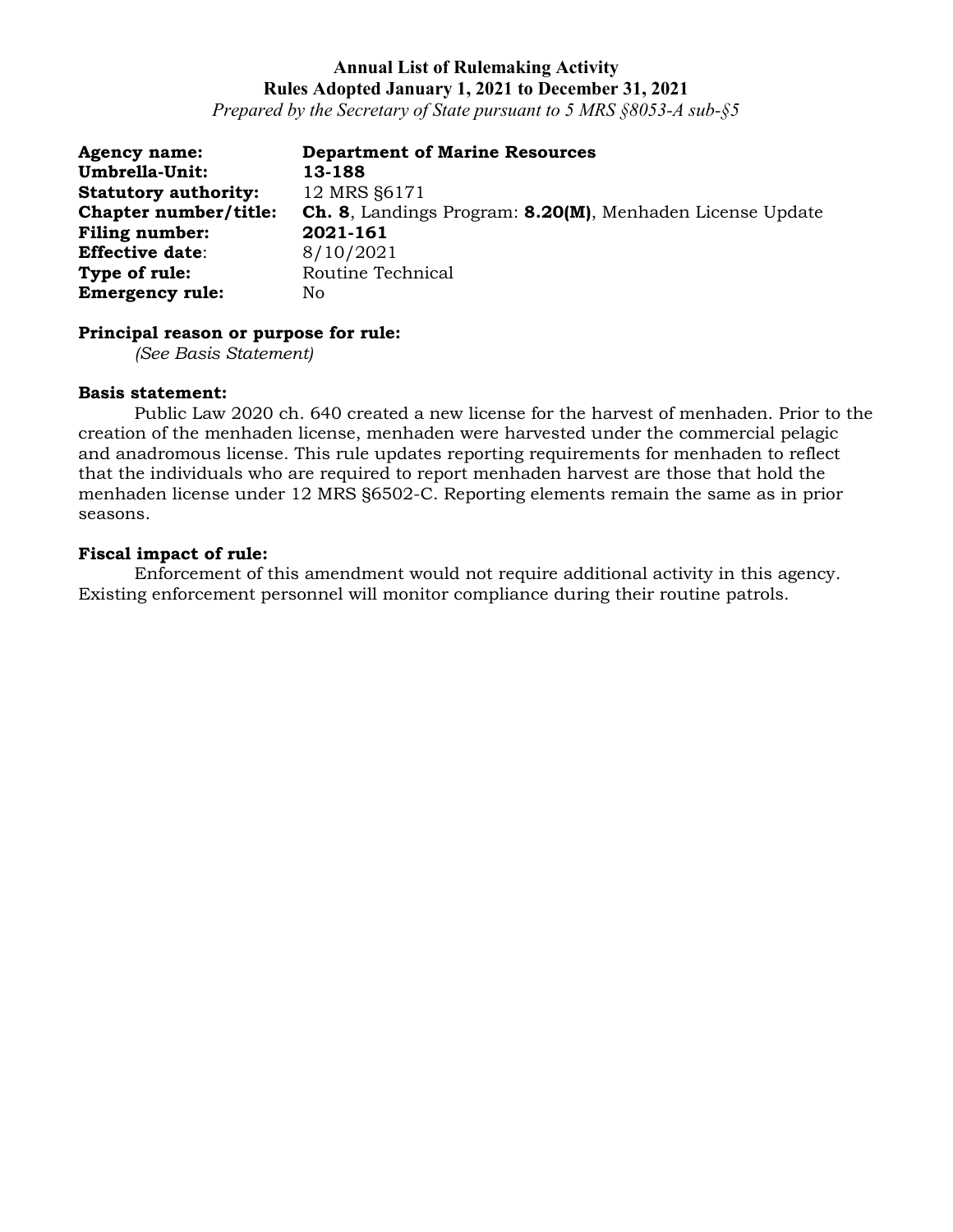*Prepared by the Secretary of State pursuant to 5 MRS §8053-A sub-§5*

| <b>Agency name:</b>         | <b>Department of Marine Resources</b>                               |
|-----------------------------|---------------------------------------------------------------------|
| Umbrella-Unit:              | 13-188                                                              |
| <b>Statutory authority:</b> | 12 MRS \$6171                                                       |
| Chapter number/title:       | <b>Ch. 8, Landings Program: 8.20(T), Mussel Harvester Reporting</b> |
| <b>Filing number:</b>       | 2021-218                                                            |
| <b>Effective date:</b>      | 10/31/2021                                                          |
| Type of rule:               | Routine Technical                                                   |
| <b>Emergency rule:</b>      | No                                                                  |

### **Principal reason or purpose for rule:**

On August 13, the Department received a request from the Maine Mussel Fisheries Improvement Project to implement mandatory harvester reporting for the wild mussel fishery as a means of providing information to better monitor the health of the mussel resource and fishery. The collection of effort and location information from harvesters is a standard practice to provide information necessary for fisheries management.

## **Basis statement:**

This rule establishes mandatory monthly trip-level harvester reporting for individuals who hold a mussel boat license or a hand-raking mussel license. Required reporting elements are specified in the rule. The purpose of having harvesters report their activity is to better monitor the health of the mussel resource and fishery.

## **Fiscal impact of rule:**

Collection of this additional data can be done within the Department's existing resources.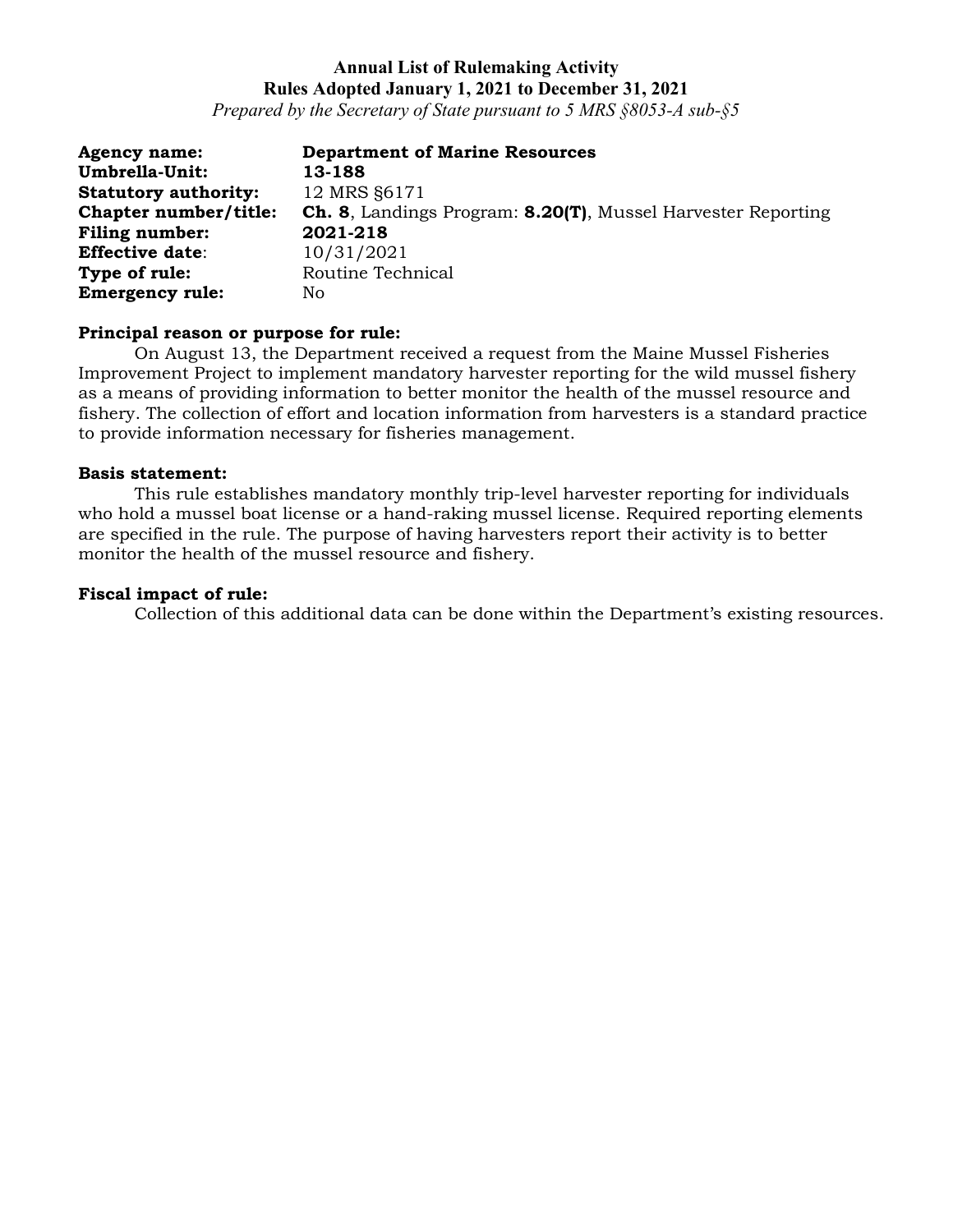*Prepared by the Secretary of State pursuant to 5 MRS §8053-A sub-§5*

| <b>Agency name:</b>         | <b>Department of Marine Resources</b>                               |
|-----------------------------|---------------------------------------------------------------------|
| Umbrella-Unit:              | 13-188                                                              |
| <b>Statutory authority:</b> | 12 MRS §6171(3)                                                     |
| Chapter number/title:       | <b>Ch. 11, Scallops. 11.08, 11.08, Targeted Closures: (7) Roque</b> |
|                             | Island Harbor and Kennebec River in Englishman's Bay                |
|                             | Rotational Area; (8) Harrington and Pleasant Rivers in              |
|                             | Addison Rotational Area; (9) Fox Island Thorofare in Isle au        |
|                             | Haut Rotational Area; (10) Casco Passage in Swan's Island           |
|                             | Rotational Area                                                     |
| <b>Filing number:</b>       | 2021-026                                                            |
| <b>Effective date:</b>      | 1/17/2021                                                           |
| Type of rule:               | Routine Technical                                                   |
| <b>Emergency rule:</b>      | Yes                                                                 |

### **Principal reason or purpose for rule:**

The Department is taking emergency rulemaking action to amend targeted conservation closures in ch. 11.08. Targeted Closures will be established in (7) Roque Island Harbor and Kennebec River in Englishman's Bay Rotational Area; (8) Harrington and Pleasant Rivers in Addison Rotational Area; (9) Fox Island Thorofare in Isle au Haut Rotational Area; and (10) Casco Passage and western Toothacher Bay in Swan's Island Rotational Area.

#### **Basis statement:**

The Commissioner adopts this emergency rulemaking to establish scallop conservation closures in Roque Island Harbor and Kennebec River; Harrington and Pleasant Rivers; Fox Islands Thorofare; and, Casco Passage and western Toothacher Bay in Zone 2. The Department is concerned that continued harvesting for the remainder of the 2020-2021 fishing season in these areas will reduce scallop broodstock further, as well as jeopardize sublegal scallops that were observed in the 2020 Spring Scallop survey that is essential to the ongoing recruitment, regrowth and recovery of the scallop resource. An immediate conservation closure is necessary to reduce the risk of unusual damage and imminent depletion of the scallop resource in these four scallop resource areas.

### **Fiscal impact of rule:**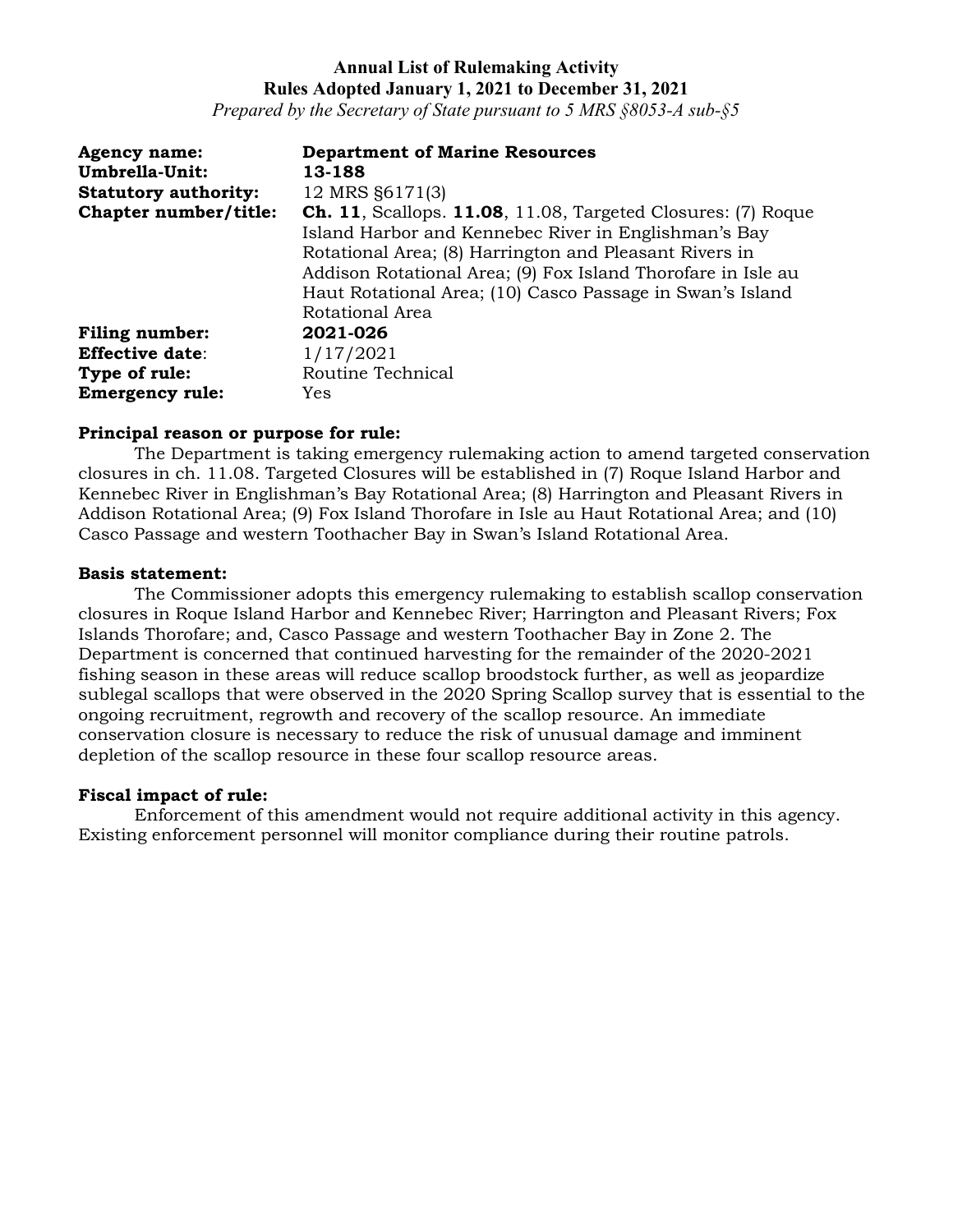*Prepared by the Secretary of State pursuant to 5 MRS §8053-A sub-§5*

| <b>Agency name:</b>         | <b>Department of Marine Resources</b>                     |
|-----------------------------|-----------------------------------------------------------|
| Umbrella-Unit:              | 13-188                                                    |
| <b>Statutory authority:</b> | 12 MRS §6171(3)(A)                                        |
| Chapter number/title:       | Ch. 11, Scallops: 11.08, Targeted Closures: (7) Upper     |
|                             | Englishman Bay RA; (8) Addison RA; (11) Cobscook, Whiting |
|                             | & Dennys Bays; (12) Upper Frenchmen Bay; (13)             |
|                             | Damariscotta River LAA; (14) West Casco Bay               |
| <b>Filing number:</b>       | 2021-043                                                  |
| <b>Effective date:</b>      | 2/14/2021                                                 |
| Type of rule:               | Routine Technical                                         |
| <b>Emergency rule:</b>      | Yes                                                       |

### **Principal reason or purpose for rule:**

The Commissioner adopts this emergency rulemaking to establish scallop conservation closures in Cobscook, Whiting and Dennys Bays, Upper Frenchman's Bay, Damariscotta River and western Casco Bay; and, to expand existing closures in Englishman Bay and Addison rotational areas. In Cobscook, Whiting and Dennys Bays, there is an exception to the conservation closure to allow the harvest of scallops by drag on Monday, February 15, 2021 and to allow the harvest of scallops by diving on Saturday, February 20, 2021. The Department is concerned that continued harvesting for the remainder of the 2020-2021 fishing season in these areas will reduce scallop broodstock further, as well as jeopardize sublegal scallops that were observed in the 2020 Spring Scallop survey that is essential to the ongoing recruitment, regrowth and recovery of the scallop resource. An immediate conservation closure is necessary to reduce the risk of unusual damage and imminent depletion of the scallop resource in these six scallop resource areas.

### **Basis statement:**

The Department is taking emergency rulemaking action to amend targeted conservation closures in ch. 11.08, Targeted Closures: (7) Upper Englishman Bay RA; (8) Addison RA; (11) Cobscook, Whiting & Dennys Bays; (12) Upper Frenchman Bay; (13) Damariscotta River LAA; and (14) West Casco Bay.

In summary, the Department is concerned that continued harvesting for the duration of the 2020-21 fishing season in the above listed areas will reduce any remaining broodstock as well as seed scallop resource that is essential to the ongoing recruitment, regrowth and recovery of the scallop resource in these areas. An immediate conservation closure is necessary to reduce the risk of unusual damage and imminent depletion of the scallop resource in Cobscook, Whiting, Dennys Bays, Upper Englishman Bay RA, Addison RA, Upper Frenchman Bay, Damariscotta River LAA and West Casco Bay.

### **Fiscal impact of rule:**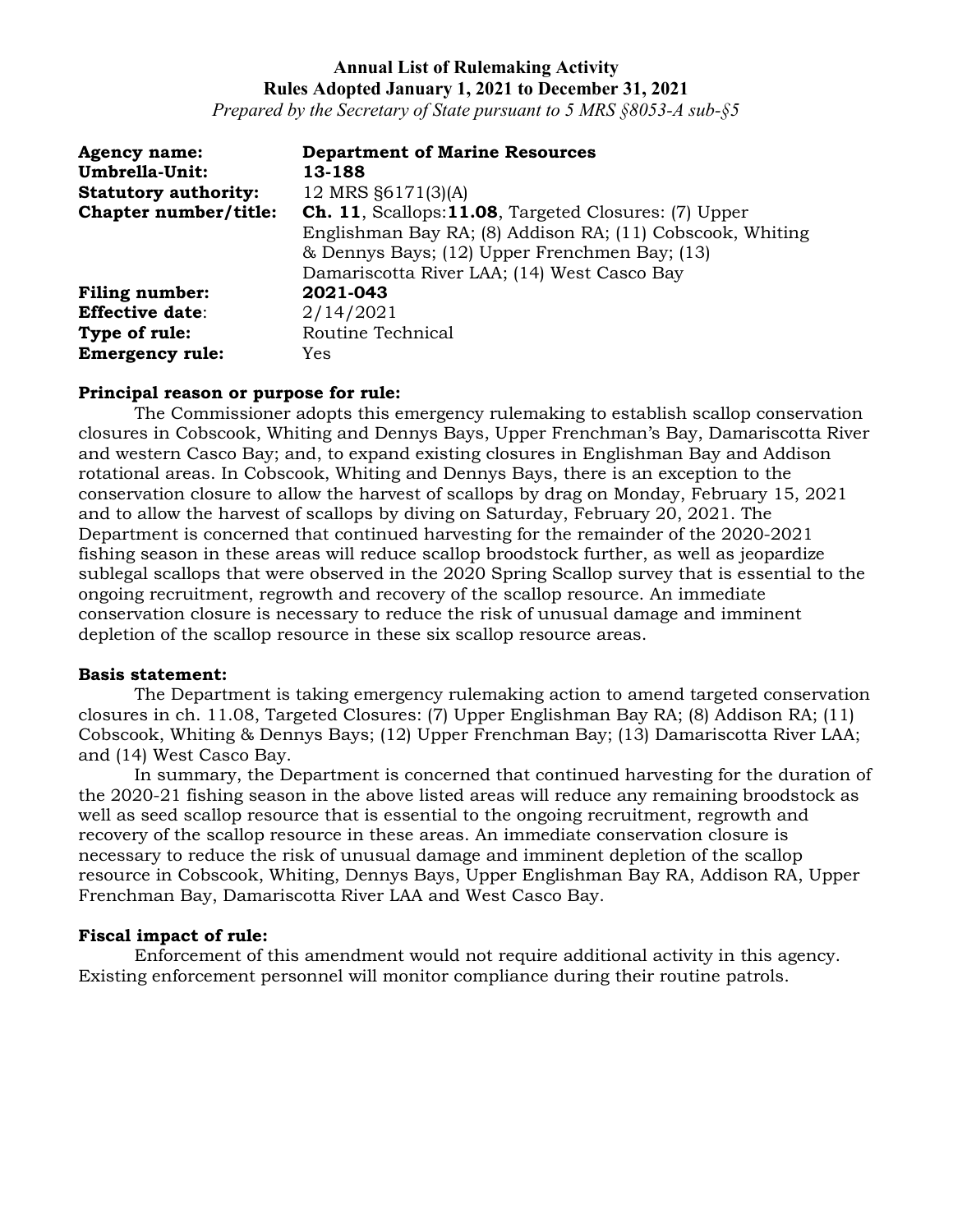*Prepared by the Secretary of State pursuant to 5 MRS §8053-A sub-§5*

| <b>Agency name:</b>          | <b>Department of Marine Resources</b>                                   |
|------------------------------|-------------------------------------------------------------------------|
| <b>Umbrella-Unit:</b>        | 13-188                                                                  |
| <b>Statutory authority:</b>  | 12 MRS $\S6171(3)(A)$                                                   |
| <b>Chapter number/title:</b> | <b>Ch. 11, Scallops: 11.08, Targeted Closures: (9) Isle au Haut RA;</b> |
|                              | $(10)$ Expanded Swan's Island; $(11)$ Cobscook, Whiting & Dennys        |
|                              | Bays & St. Croix River; (12) Expanded Upper Frenchmen Bay               |
| <b>Filing number:</b>        | 2021-054                                                                |
| <b>Effective date:</b>       | 3/7/2021                                                                |
| Type of rule:                | Routine Technical                                                       |
| <b>Emergency rule:</b>       | Yes.                                                                    |

## **Principal reason or purpose for rule:**

The Commissioner adopts this emergency rulemaking to establish a scallop conservation closure in the St. Croix River in Zone 3; and to expand existing closures in Frenchman Bay, Swan's Island and Isle au Haut rotational areas. The Department is concerned that continued harvesting for the remainder of the 2020-2021 fishing season in these areas will reduce scallop broodstock further, as well as jeopardize sublegal scallops that were observed in the 2020 Spring Scallop survey that is essential to the ongoing recruitment, regrowth and recovery of the scallop resource. An immediate conservation closure is necessary to reduce the risk of unusual damage and imminent depletion of the scallop resource in these four scallop resource areas.

## **Basis statement:**

The Department is taking emergency rulemaking action to amend targeted conservation closures in ch. 11.08, Targeted Closures: (9) Isle au Haut RA; (10) Expanded Swan's Island; (11) Cobscook… & St. Croix River; (12) Expanded Upper Frenchman Bay.

In summary, the Department is concerned that continued harvesting for the duration of the 2020-21 fishing season in the above listed areas will reduce any remaining broodstock as well as seed scallop resource that is essential to the ongoing recruitment, regrowth and recovery of the scallop resource in these areas. An immediate conservation closure is necessary to reduce the risk of unusual damage and imminent depletion of the scallop resource in St. Croix River, Upper Swans Island RA, Upper Frenchman Bay RA, and Isle au Haut RA.

## **Fiscal impact of rule:**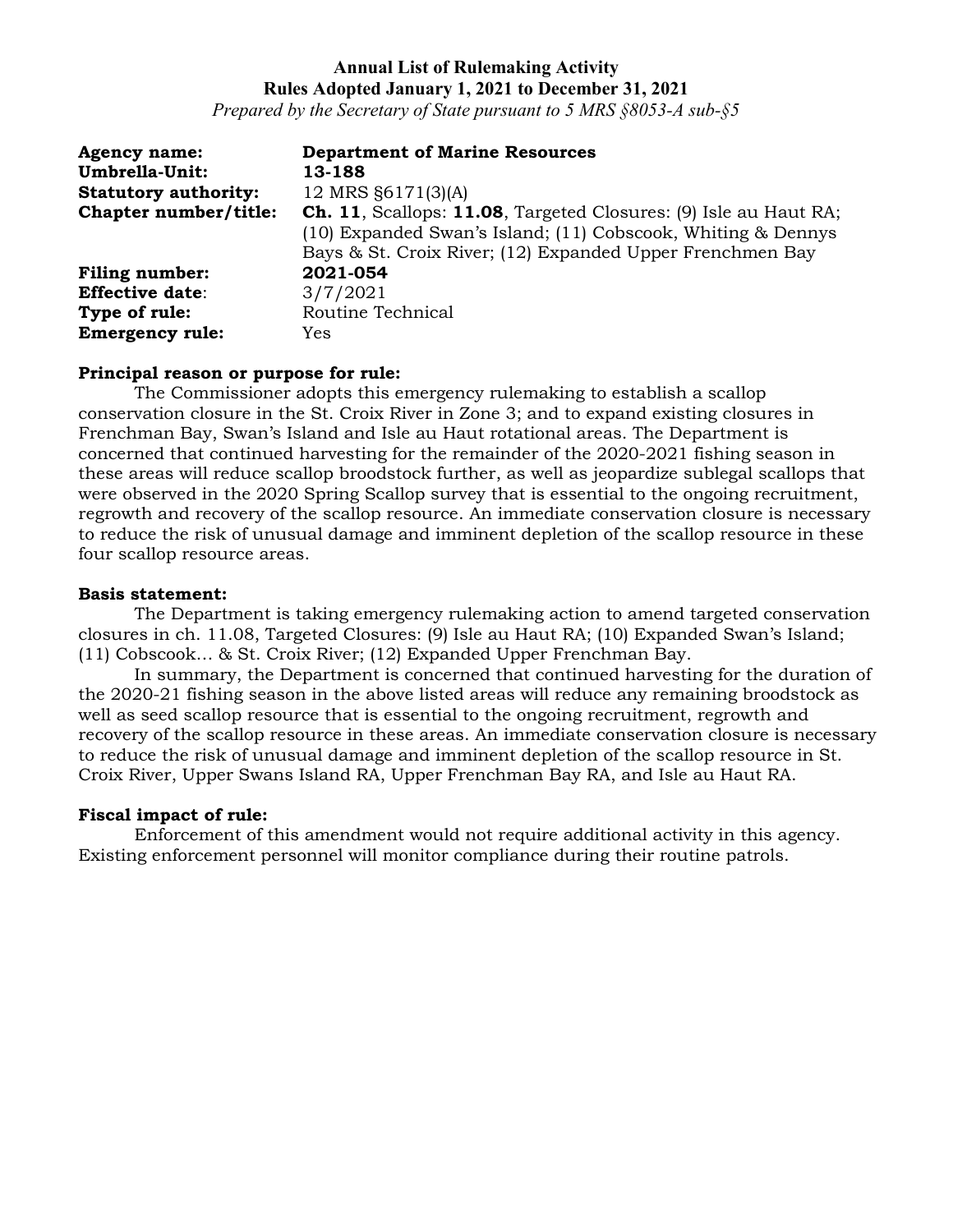*Prepared by the Secretary of State pursuant to 5 MRS §8053-A sub-§5*

| <b>Agency name:</b>         | <b>Department of Marine Resources</b>   |
|-----------------------------|-----------------------------------------|
| Umbrella-Unit:              | 13-188                                  |
| <b>Statutory authority:</b> | 12 MRS §§ 6171, 6722                    |
| Chapter number/title:       | <b>Ch. 11, Scallops: 2021-22 Season</b> |
| <b>Filing number:</b>       | 2021-219                                |
| <b>Effective date:</b>      | 10/31/2021                              |
| Type of rule:               | Routine Technical                       |
| <b>Emergency rule:</b>      | No                                      |

### **Principal reason or purpose for rule:**

Scallop regulations must be updated for each new season to adjust the schedules and closure lines based on data from the previous season.

#### **Basis statement:**

This rule-making establishes the 2021-2022 scallop fishing season. Daily possession limits of 15 gallons for Zone 1 and Zone 2, and 10 gallons for Zone 3 remain unchanged. For Zone 1, a 60-day season for draggers begins on December 6, 2021 and the last day of the season is March 17, 2022. For Zone 1, a 60-day season for divers starts on November 16, 2021 and the last day of the season is April 29, 2022. For Zone 2, a 70-day season for draggers starts on December 1, 2021 and the last day of the season is March 31, 2022. For Zone 2, a 70-day season for divers starts on November 19, 2021 and the last day of the season is March 26, 2022. For Zone 3, a 50-day season for draggers begins on December 1, 2021 and the last day of the season is March 28, 2022. For Zone 3, a 50-day season for divers begins on December 2, 2021 and the last day of the season is March 26, 2022.

New limited access areas for the 2021-2022 season: Western Casco Bay and Sheepscot River in Zone 1; and, Gouldsboro/Dyers Bay and West Moosabec Reach in Zone 2. Targeted seed closures are re-established in Eastern Casco Bay and Damariscotta River in Zone 1. In Zone 3, St. Croix River is established as a new targeted seed closure. In Zone 2, territorial waters surrounding Machias Seal Island and North Rock are open to harvest all days beginning December 1, 2021 through March 31, 2022.

A new mooring closure is implemented for Sullivan Harbor. The Limited entry system is updated to allow entry to either the scallop dragging license lottery or the scallop hand harvest lottery but individuals may not enter both lotteries.

DMR is maintaining the following Limited Access Areas: Western Penobscot Bay, Muscle Ridge, Whiting and Denny's Bays. Additionally, the following existing targeted closures based on depletion, high concentrations of seed/sublegal scallops and/or the presence of spatproducing scallops are maintained: Lower Muscle Ridge, Back River, New Meadows River, Card Cove and Beals-Jonesport Bridge.

### **Fiscal impact of rule:**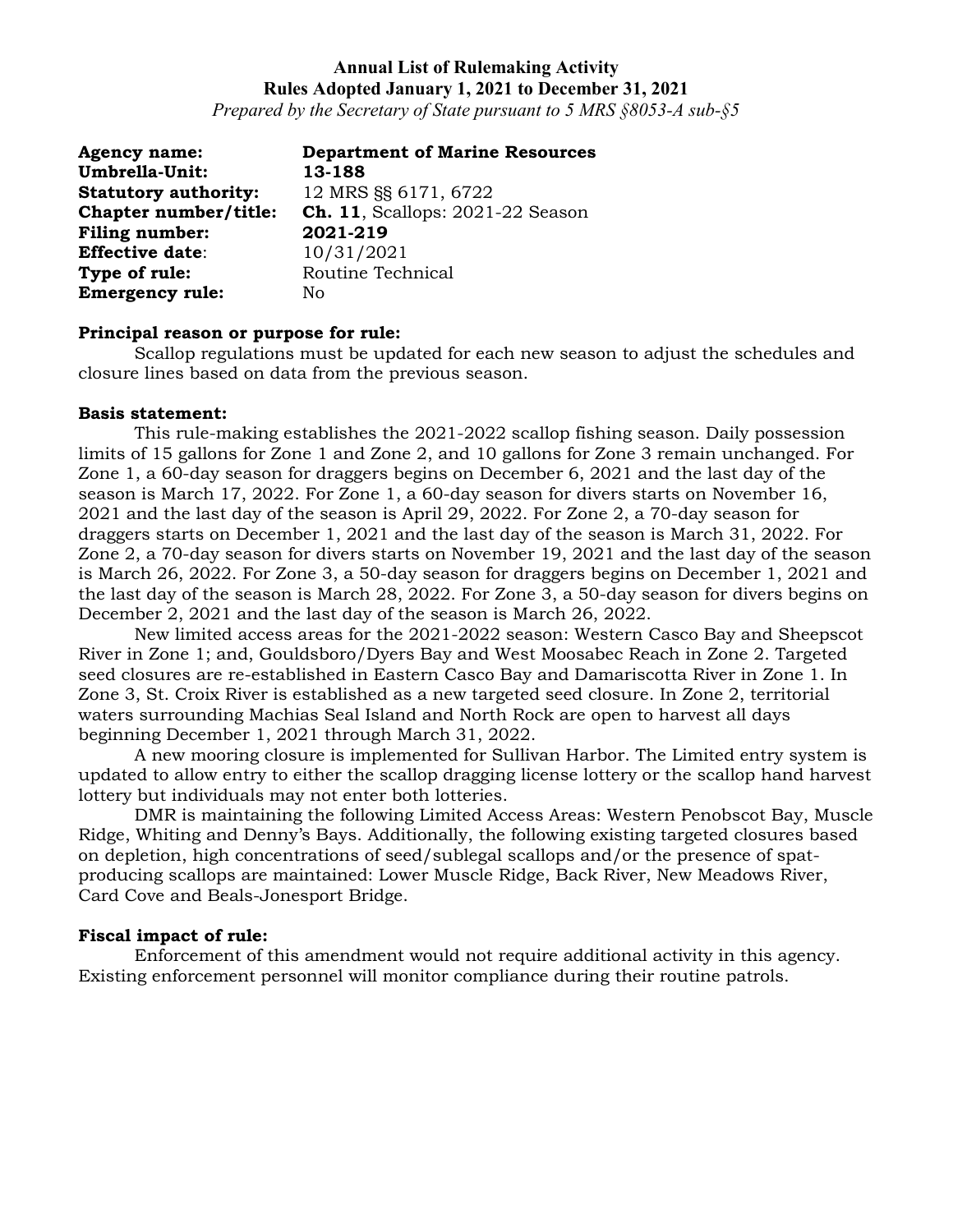*Prepared by the Secretary of State pursuant to 5 MRS §8053-A sub-§5*

| <b>Agency name:</b>         | <b>Department of Marine Resources</b>               |
|-----------------------------|-----------------------------------------------------|
| Umbrella-Unit:              | 13-188                                              |
| <b>Statutory authority:</b> | 12 MRS $\S6171(3)(A)$                               |
| Chapter number/title:       | <b>Ch. 24, Importation of Live Marine Organisms</b> |
| Filing number:              | 2021-044                                            |
| <b>Effective date:</b>      | 2/14/2021                                           |
| Type of rule:               | Routine Technical                                   |
| <b>Emergency rule:</b>      | Yes                                                 |

## **Principal reason or purpose for rule:**

Polymerase Chain Reaction (PCR) results received on January 22, 2021 from Kennebec River Biosciences in Richmond, Maine confirmed the presence of MSX (*Haplosporidium nelsoni*) in wild American oysters in Quahog Bay. MSX was detected at a low level in 2 of 24 oysters sampled, one of which also displayed thin tissues. MSX is an oyster disease caused by a microscopic parasite. It is a health and mortality problem for American oysters but does not affect human health or consumption.

## **Basis statement:**

Routine health surveillance has confirmed the presence of MSX (*Haplosporidium nelsoni*) in Quahog Bay. MSX is a microscopic parasite that affects the health and survival of the American oyster (*Crassostrea virginica*) resource but does not pose a risk to consumers or human health. This emergency rulemaking creates an American oyster restricted area within Quahog Bay and Ridley Cove in Harpswell, Maine. The movement or transfer of American oysters greater than 3 mm in size, from the newly established restricted area to other waters of the state, is prohibited without a permit from the Maine Department of Resources (DMR). Persons will be required to obtain a permit for the movement, but not harvest, of shellfish from restricted areas to ensure a reasonable degree of certainty that the movement will not endanger the indigenous marine life or its environment in accordance with ch. 24.05. This emergency rulemaking is necessary to protect the American oyster resource (aquaculture and wild) from unusual damage and or imminent depletion that would be caused by continued uncontrolled movement of oysters infected by MSX throughout Maine's waters. As authorized by 12 MRS §6171(3)(A), the Commissioner of DMR adopts this emergency regulation.

## **Fiscal impact of rule:**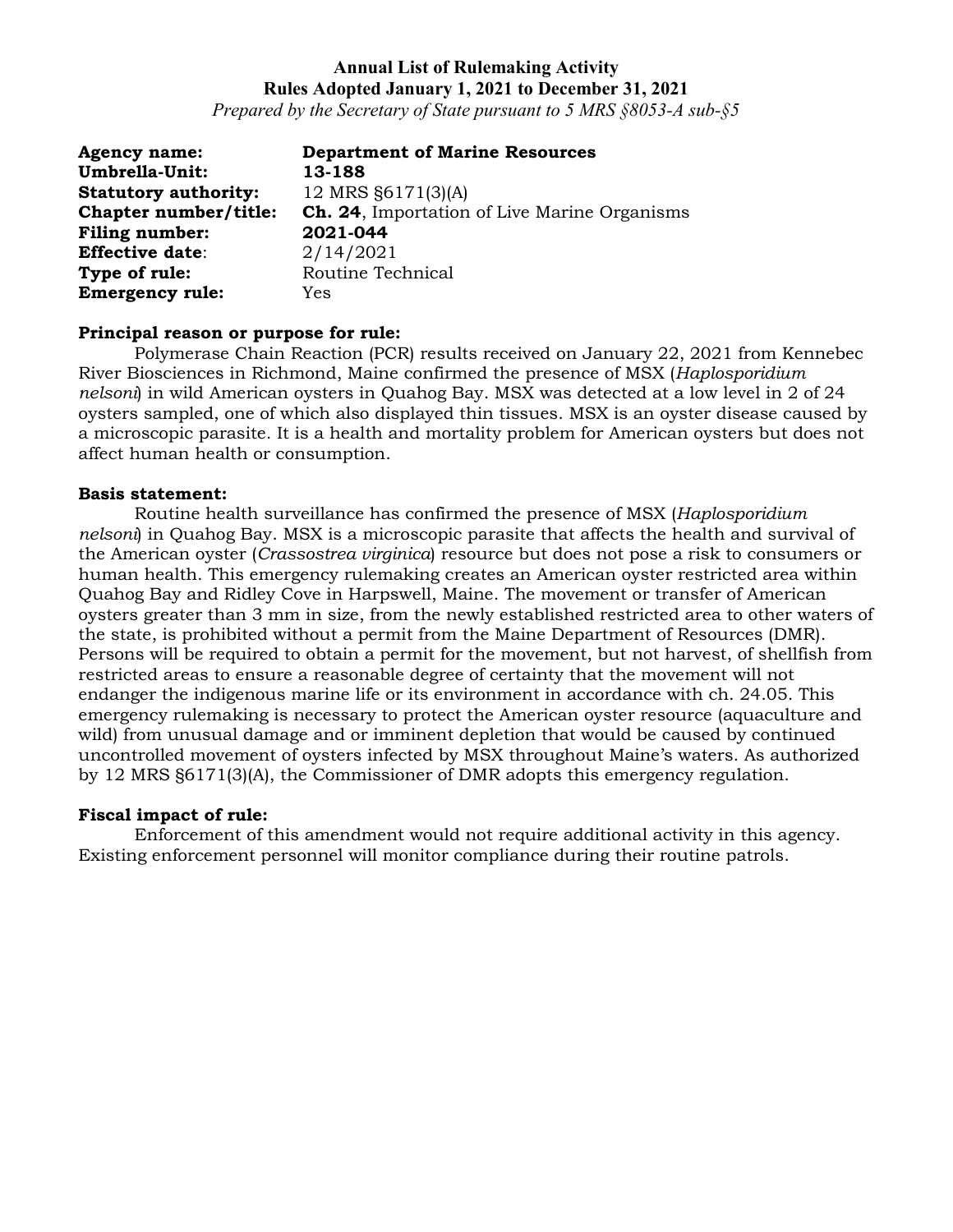*Prepared by the Secretary of State pursuant to 5 MRS §8053-A sub-§5*

| <b>Agency name:</b>         | <b>Department of Marine Resources</b>               |
|-----------------------------|-----------------------------------------------------|
| Umbrella-Unit:              | 13-188                                              |
| <b>Statutory authority:</b> | 12 MRS §6071                                        |
| Chapter number/title:       | <b>Ch. 24, Importation of Live Marine Organisms</b> |
| <b>Filing number:</b>       | 2021-162                                            |
| <b>Effective date:</b>      | 8/10/2021                                           |
| Type of rule:               | Routine Technical                                   |
| <b>Emergency rule:</b>      | No                                                  |

## **Principal reason or purpose for rule:**

*(See Basis Statement)*

#### **Basis statement:**

On February 14, 2021, DMR implemented an emergency rule because routine health surveillance confirmed the presence of MSX (*Haplosporidium nelsoni*) in Quahog Bay, Harpswell, Maine. MSX is a microscopic parasite that affects the health and survival of the American oyster (*Crassostrea virginica*) resource but does not pose a risk to consumers or human health. This rule continues the American oyster restricted area within Quahog Bay and Ridley Cove in Harpswell, Maine previously adopted under the emergency rule. The movement or transfer of American oysters greater than 3 mm in size, from the restricted area to other waters of the state, is prohibited without a permit from DMR. Persons are required to obtain a permit for the movement, but not harvest, of shellfish from restricted areas to ensure a reasonable degree of certainty that the movement will not endanger the indigenous marine life or its environment in accordance with ch. 24.05.

#### **Fiscal impact of rule:**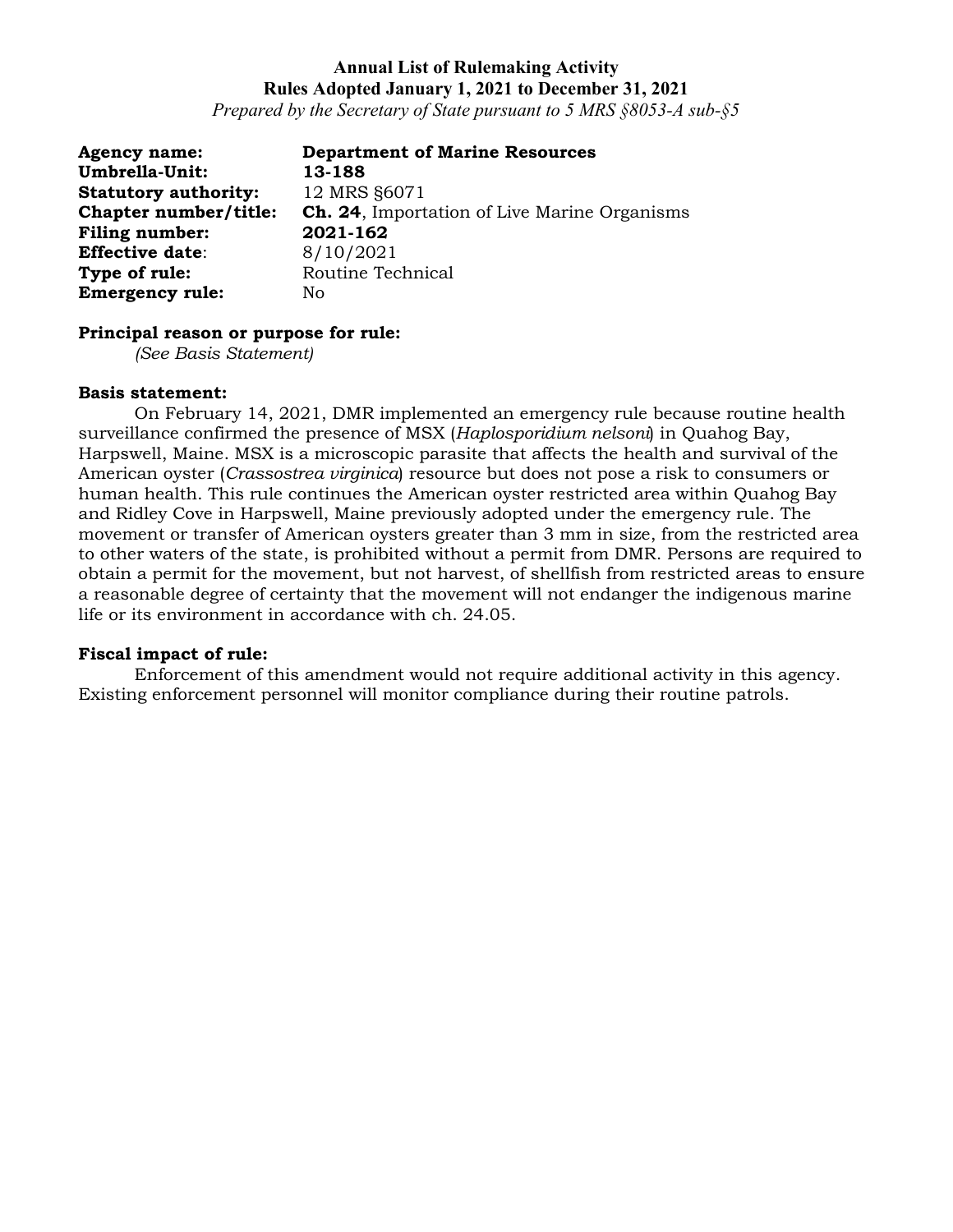*Prepared by the Secretary of State pursuant to 5 MRS §8053-A sub-§5*

| <b>Agency name:</b>         | <b>Department of Marine Resources</b>         |
|-----------------------------|-----------------------------------------------|
| Umbrella-Unit:              | 13-188                                        |
| <b>Statutory authority:</b> | 12 MRS §6749                                  |
| Chapter number/title:       | <b>Ch. 26, Sea Urchins (2021-2022 Season)</b> |
| <b>Filing number:</b>       | 2021-163                                      |
| <b>Effective date:</b>      | 8/10/2021                                     |
| Type of rule:               | Routine Technical                             |
| <b>Emergency rule:</b>      | No                                            |

## **Principal reason or purpose for rule:**

*(See Basis Statement)*

#### **Basis statement:**

This regulation establishes open harvest days and tote limits for the taking of sea urchins by divers, rakers, trappers, and draggers in Zones 1 and 2 for the 2020-2021 season. For Zone 1, seasons are implemented for divers, trappers, rakers and draggers in 2020-2021, from which harvesters may only fish up to 15 days of their choosing, the same number of days allowed during the 2019-2020 season. For Zone 1, the daily tote limit is nine (9), the same as in the 2019-2020 season. For Zone 2, 40-day seasons are implemented for divers, trappers, rakers and draggers in 2020-2021, from which harvesters may only fish up to 30 days of their choosing. This adoption has the same number of fishing days and opportunity days as the 2019-2020 season. For the Whiting & Dennys Bays Limited Access Area in Zone 2, a 15-day season is implemented for Zone 2 divers, trappers, rakers and draggers in 2020-2021. For Zone 2, the daily tote limit is six (6), the same as in the 2019-2020 season.

#### **Fiscal impact of rule:**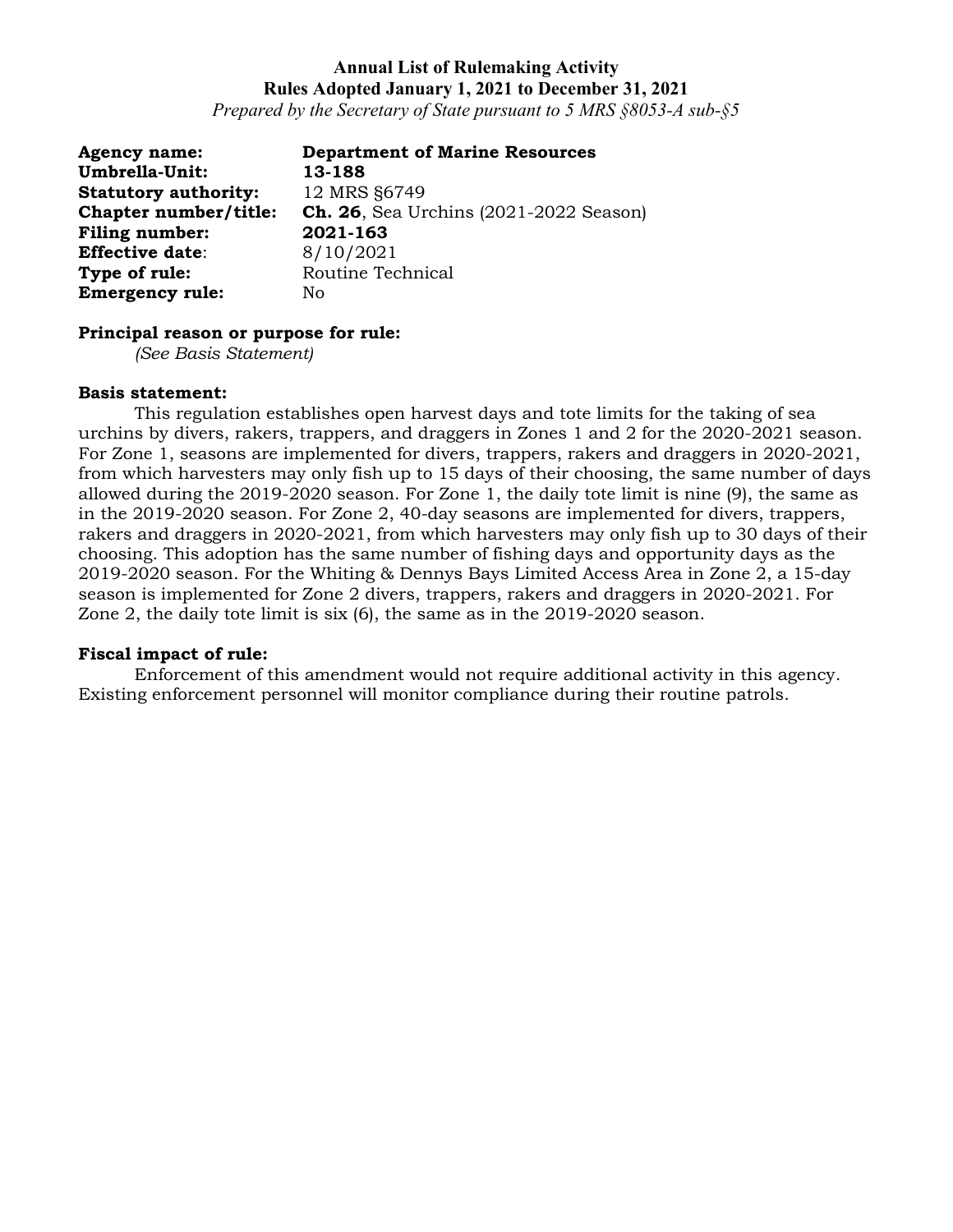*Prepared by the Secretary of State pursuant to 5 MRS §8053-A sub-§5*

| <b>Agency name:</b>         | <b>Department of Marine Resources</b>                             |
|-----------------------------|-------------------------------------------------------------------|
| Umbrella-Unit:              | 13-188                                                            |
| <b>Statutory authority:</b> | 12 MRS §6171                                                      |
| Chapter number/title:       | <b>Ch. 30, River Herring: 30.03, Taking of River Herring from</b> |
|                             | Walker's Brook                                                    |
| <b>Filing number:</b>       | 2021-056                                                          |
| <b>Effective date:</b>      | 3/13/2021                                                         |
| Type of rule:               | Routine Technical                                                 |
| <b>Emergency rule:</b>      | No                                                                |

### **Principal reason or purpose for rule:**

In consideration of successful restoration efforts, this rule will allow a limited recreational harvest of surplus river herring spawning stock. The rule will provide opportunity for individuals to catch river herring for personal use.

## **Basis statement:**

In consideration of successful restoration efforts at Walker's Pond in Brooksville, DMR has established a limited recreational fishery in Walker's Brook. The rule authorizes the take of river herring from May 15th through June 5th. In accordance with existing regulations and statutes, individuals may take up to 25 river herring per day using hook and line or dip net. Although fishing is allowed in Walker's Brook from May  $15<sup>th</sup>$  through June  $5<sup>th</sup>$ , the weekly closed periods still apply, so that fishing is prohibited from 6:00 am Thursday to 6:00 a.m. Sunday. The regulation does not expressly reference the method of take, daily limit, and weekly closed periods because these restrictions are already specified in other sections of DMR's regulations and statutes.

## **Fiscal impact of rule:**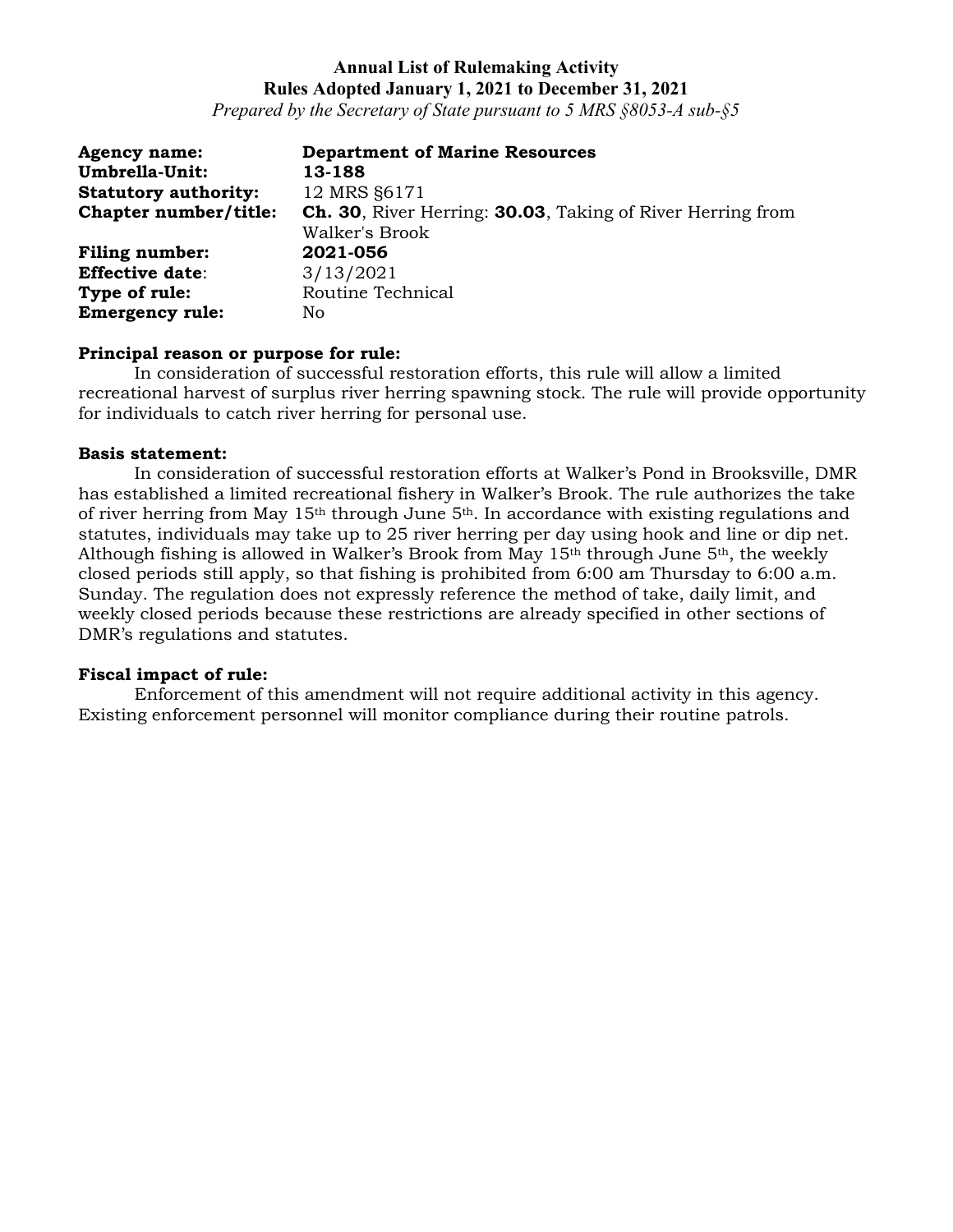*Prepared by the Secretary of State pursuant to 5 MRS §8053-A sub-§5*

| <b>Agency name:</b>         | <b>Department of Marine Resources</b>                             |
|-----------------------------|-------------------------------------------------------------------|
| Umbrella-Unit:              | 13-188                                                            |
| <b>Statutory authority:</b> | 12 MRS §6171                                                      |
| Chapter number/title:       | <b>Ch. 30, River Herring: 30.03, Taking of River Herring from</b> |
|                             | Walker's Brook                                                    |
| <b>Filing number:</b>       | 2021-220                                                          |
| <b>Effective date:</b>      | 10/31/2021                                                        |
| Type of rule:               | Routine Technical                                                 |
| <b>Emergency rule:</b>      | No                                                                |

#### **Principal reason or purpose for rule:**

(See Basis Statement)

#### **Basis statement:**

In March 2021, DMR established a limited fishery in Walker's Brook, which runs between the Towns of Brooksville and Sedgwick. However, the March 2021 rule only listed the portion of the brook that runs through the Town of Brooksville. This rule is a technical change that adds the Town of Sedgewick to the existing regulatory language. This change is intended to provide greater clarity to the public and Marine Patrol.

### **Fiscal impact of rule:**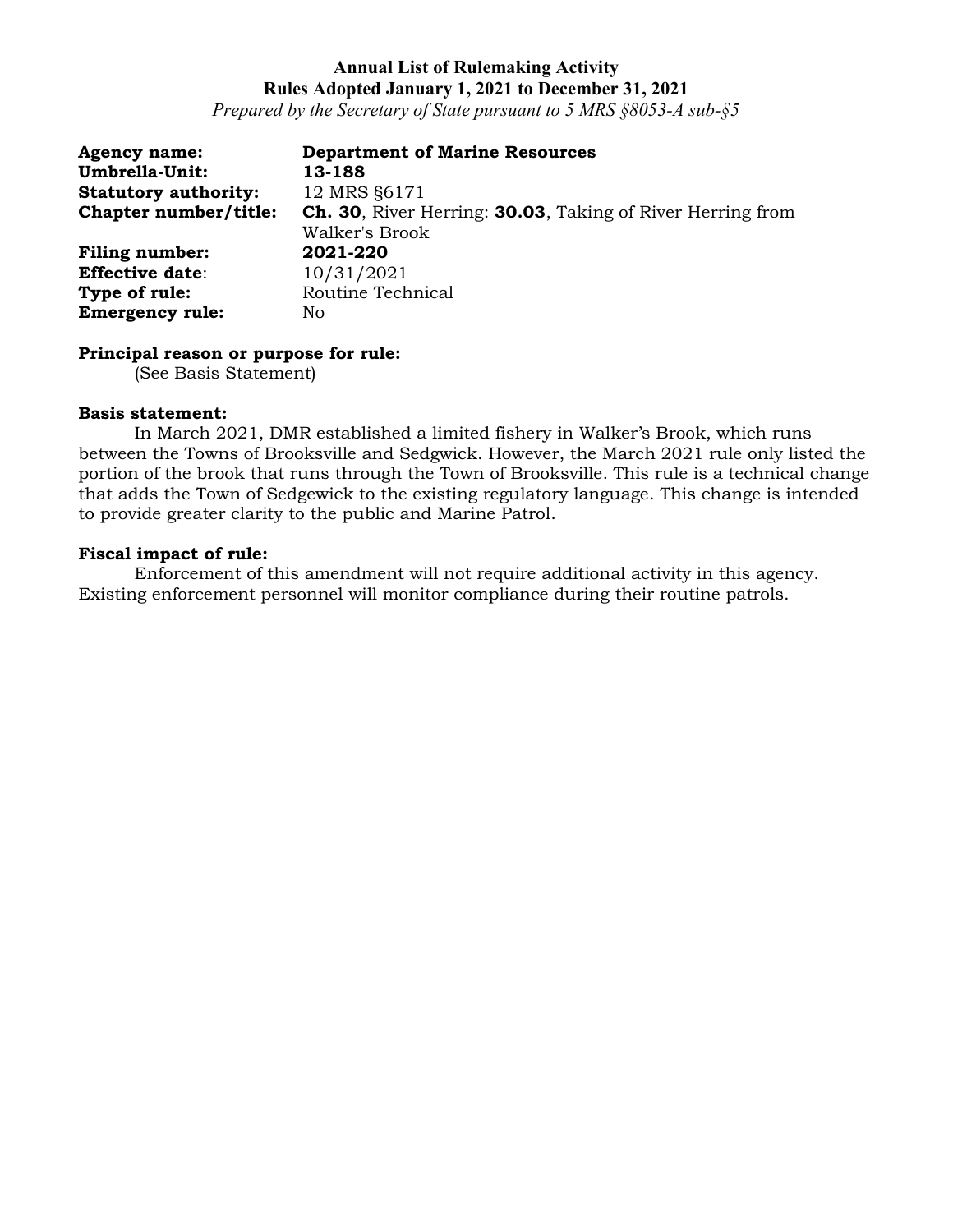*Prepared by the Secretary of State pursuant to 5 MRS §8053-A sub-§5*

| <b>Agency name:</b>         | <b>Department of Marine Resources</b>                                   |
|-----------------------------|-------------------------------------------------------------------------|
| Umbrella-Unit:              | 13-188                                                                  |
| <b>Statutory authority:</b> | 12 MRS \$ 6171, 6173                                                    |
| Chapter number/title:       | <b>Ch. 32, Eels and Elvers (Elver Quota System for the 2021 Season)</b> |
| <b>Filing number:</b>       | 2021-057                                                                |
| <b>Effective date:</b>      | 3/13/2021                                                               |
| Type of rule:               | Routine Technical                                                       |
| <b>Emergency rule:</b>      | No                                                                      |

### **Principal reason or purpose for rule:**

Each year, the method of calculating annual elver quota must be specified for the upcoming season. In addition, this rule-making establishes a minimum tending requirement for fyke nets and Sheldon traps. Specifically, Marine Patrol Officers have observed nets and traps not being tended on a regular basis, which results in elver and bycatch mortality. Some elver harvesters have also brought this issue to the attention of Marine Patrol. Requiring tending at regular intervals is intended to address the issue raised by some harvesters and observed by Marine Patrol.

#### **Basis statement:**

This rule establishes the elver quota allocations for the 2021 season for individuals licensed under §§ 6505-A and 6302-A, and the method of calculating individual elver quota allocations for individuals licensed under §6505-A. 2021 allocations for individuals who held a license in 2020 are the same as their 2020 allocations, plus any quota associated with licenses not renewed in 2020, or licenses suspended for the duration of the 2021 season, in excess of that which is allocated to new license holders, which will be distributed evenly to all existing license holders. Finally, the rule establishes a tending requirement, so that the contents of fyke nets and Sheldon box traps are removed at least once every 16 hours. The tending requirement is intended to reduce by-catch and elver mortality by requiring harvesters to check nets and box traps on a regular basis.

## **Fiscal impact of rule:**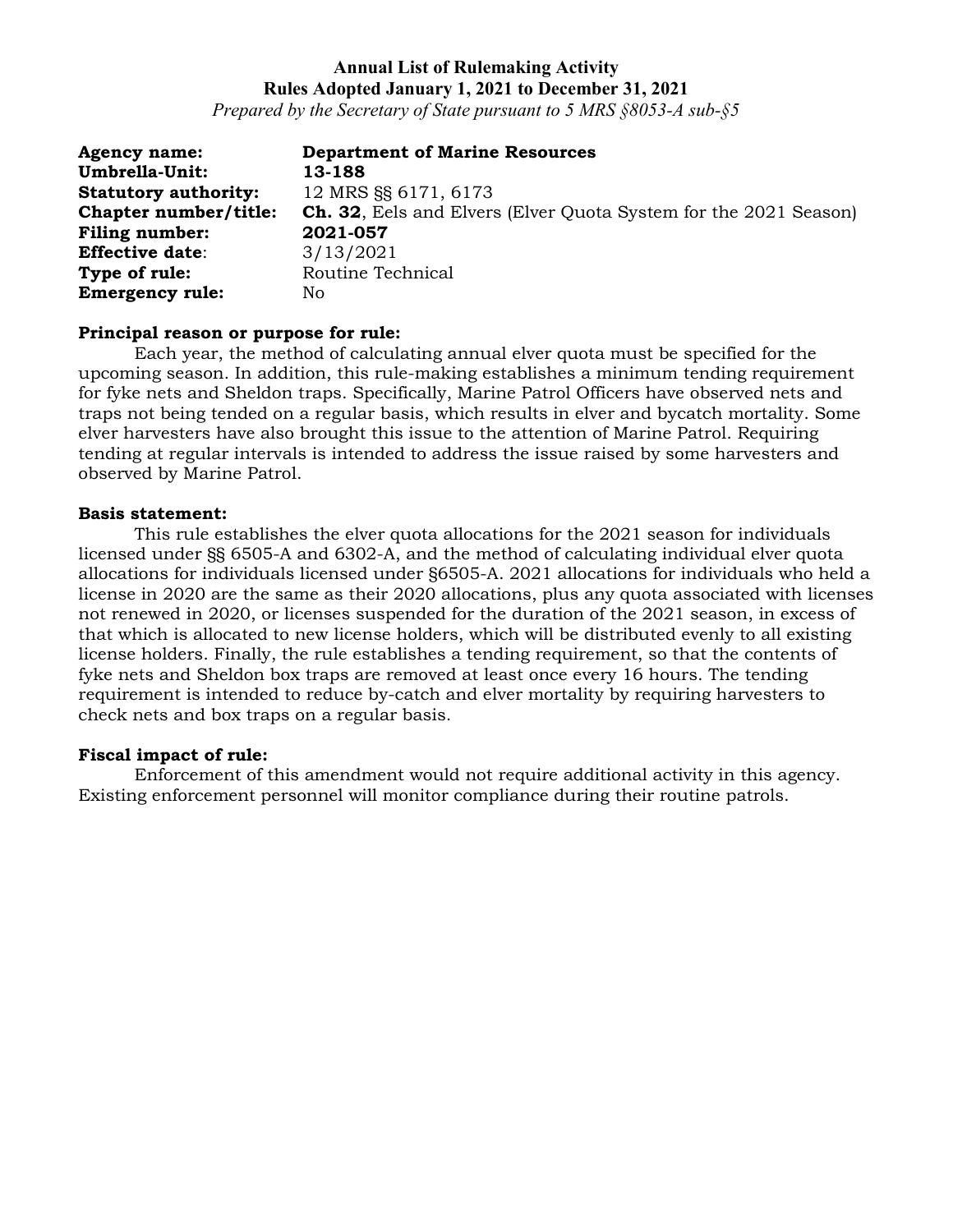*Prepared by the Secretary of State pursuant to 5 MRS §8053-A sub-§5*

| <b>Agency name:</b>         | <b>Department of Marine Resources</b>                   |
|-----------------------------|---------------------------------------------------------|
| Umbrella-Unit:              | 13-188                                                  |
| <b>Statutory authority:</b> | 12 MRS §6171                                            |
| Chapter number/title:       | Ch. 34, Groundfish Regulations: 34.07, Atlantic Halibut |
|                             | (Hippoglossus hippoglossus)                             |
| <b>Filing number:</b>       | 2021-058                                                |
| <b>Effective date:</b>      | 3/13/2021                                               |
| Type of rule:               | Routine Technical                                       |
| <b>Emergency rule:</b>      | No.                                                     |

## **Principal reason or purpose for rule:**

This action is intended to protect and conserve the halibut resource in compliance with the federal management plan and avoid future implementation of accountability measures.

## **Basis statement:**

In May 2020, the Department of Marine Resources adopted an emergency rule in order to remain within the state waters subcomponent of the federal Annual Catch Limit, and to prevent accountability measures from being triggered if the Allowable Biological Catch is exceeded. The Department incorporates the emergency changes via this regular rule. This rule reduces the length of the state waters halibut season by one week at each end of the season (resulting in a season of May 18-June 13). This action is intended to protect and conserve the halibut resource in compliance with the federal management plan and avoid future implementation of accountability measures.

### **Fiscal impact of rule:**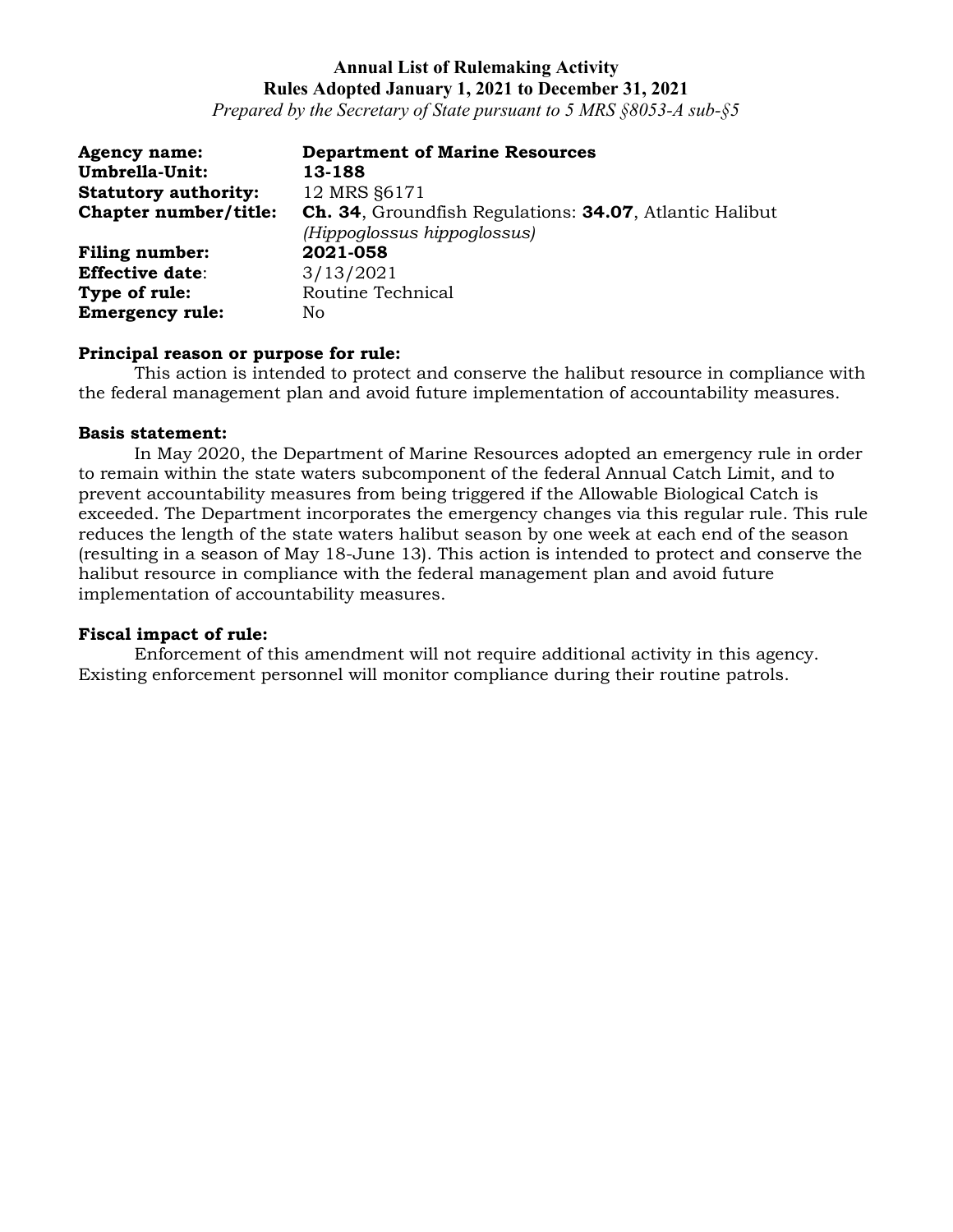*Prepared by the Secretary of State pursuant to 5 MRS §8053-A sub-§5*

| <b>Agency name:</b>         | <b>Department of Marine Resources</b> |
|-----------------------------|---------------------------------------|
| Umbrella-Unit:              | 13-188                                |
| <b>Statutory authority:</b> | 12 MRS §6171(3)(C)                    |
| Chapter number/title:       | Ch. 36, Atlantic Herring              |
| <b>Filing number:</b>       | 2021-116                              |
| <b>Effective date:</b>      | 6/1/2021                              |
| Type of rule:               | Routine Technical                     |
| <b>Emergency rule:</b>      | Yes                                   |

# **Principal reason or purpose for rule:**

*(See Basis Statement)*

#### **Basis statement:**

This rulemaking sets the start date for the Atlantic herring fishery to commence on Sunday, June 13, 2021 and sets harvest parameters for the Atlantic Herring fishery as determined at the Days Out meeting held April 22, 2021. The Days Out Commissioners designate zero landing days June 1 through June 12, 2021. The Days Out Commissioners designate five consecutive landing days, beginning June 13, 2021, from 6:00 p.m. Sunday to 6:00 p.m. Friday, weekly. Vessels issued an Atlantic Herring Limited Access Category A Permit are limited to landing 240,000 lbs. (6 trucks), weekly. Limited access harvester vessels may transfer Atlantic herring at-sea to other limited access harvester vessels. All harvester vessels are prohibited from at-sea transfers of Atlantic herring to carrier vessels. The Commissioner has determined that it is necessary to take emergency action to implement these effort restrictions to prevent the depletion of the supply of Atlantic herring and to comply with the changes to the interstate management of the Atlantic herring resource. The Commissioner hereby adopts this emergency regulation as authorized by 12 MRS §6171(3)(C).

#### **Fiscal impact of rule:**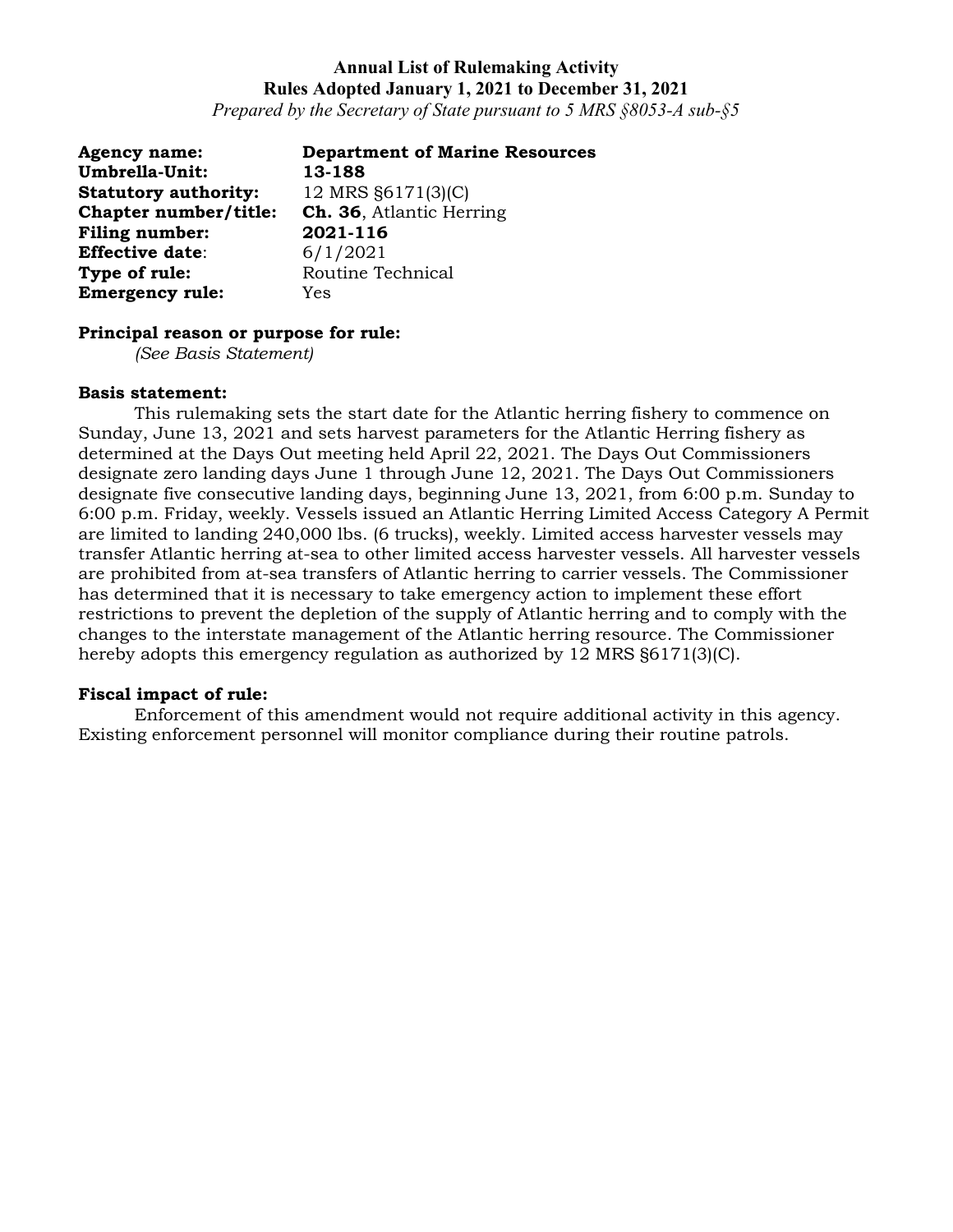*Prepared by the Secretary of State pursuant to 5 MRS §8053-A sub-§5*

| <b>Agency name:</b>         | <b>Department of Marine Resources</b>                 |
|-----------------------------|-------------------------------------------------------|
| Umbrella-Unit:              | 13-188                                                |
| <b>Statutory authority:</b> | 12 MRS \$6171                                         |
| Chapter number/title:       | <b>Ch. 36, Atlantic Herring: 2021-Season 2 Closed</b> |
| Filing number:              | 2021-200                                              |
| <b>Effective date:</b>      | 10/1/2021                                             |
| Type of rule:               | Routine Technical                                     |
| <b>Emergency rule:</b>      | Yes                                                   |

### **Principal reason or purpose for rule:**

*(See Basis Statement)*

### **Basis statement:**

The Days Out Commissioners have set zero landing days for Season 2 (Trimester 3; October 1 – December 31) of the Atlantic herring fishery. The Commissioner has determined that it is necessary to take emergency action to implement this harvest schedule to prevent the depletion of the supply of Atlantic herring and to comply with the changes to the interstate management of the Atlantic herring resource. The Commissioner hereby adopts this emergency regulation as authorized by 12 MRS §6171(3)(C).

## **Fiscal impact of rule:**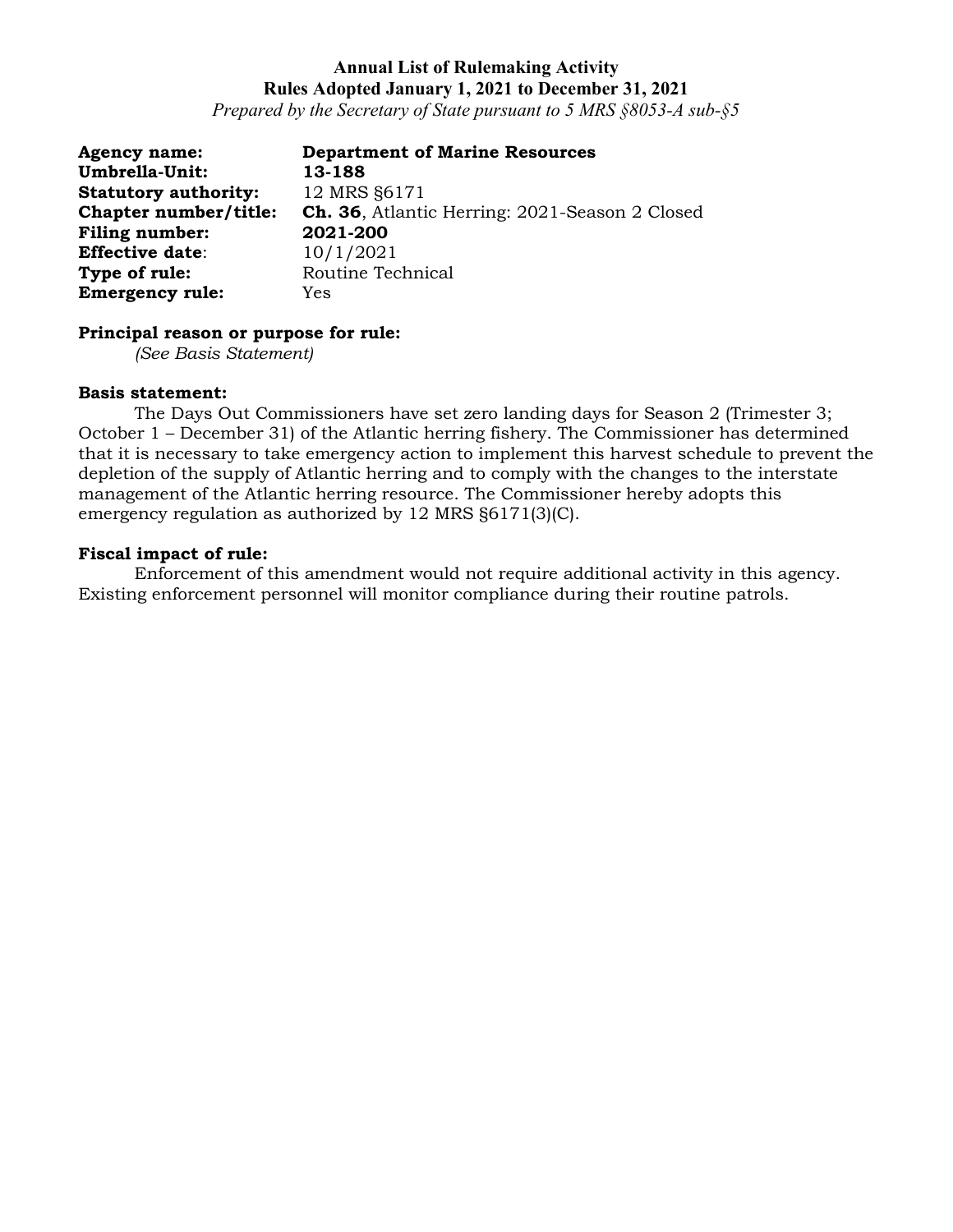*Prepared by the Secretary of State pursuant to 5 MRS §8053-A sub-§5*

| <b>Agency name:</b>         | <b>Department of Marine Resources</b>               |
|-----------------------------|-----------------------------------------------------|
| Umbrella-Unit:              | 13-188                                              |
| <b>Statutory authority:</b> | 12 MRS §6171                                        |
| Chapter number/title:       | <b>Ch. 36, Atlantic Herring: 2021-Season 2 Open</b> |
| Filing number:              | 2021-228                                            |
| <b>Effective date:</b>      | 11/6/2021                                           |
| Type of rule:               | Routine Technical                                   |
| <b>Emergency rule:</b>      | Yes                                                 |

## **Principal reason or purpose for rule:**

*(See Basis Statement)*

### **Basis statement:**

The Days Out Commissioners have set four landing days for Season 2 (Trimester 3; October 1 – December 31) of the Atlantic herring fishery, Monday at 12:01 a.m. through Thursday at 11:59 p.m., beginning on Monday, November 8, 2021 at 12:01 a.m. All individuals harvesting herring are required to email their pre-land hail weight three hours prior to landing to [herring.dmr@maine.gov.](mailto:herring.dmr@maine.gov) The Commissioner has determined that it is necessary to take emergency action to comply with the changes to the interstate management of the Atlantic herring resource and to reduce the risk of an overage in the Area 1A sub-ACL that could deplete the supply of Atlantic herring. The Commissioner hereby adopts this emergency regulation as authorized by 12 MRS §6171(3)(C).

#### **Fiscal impact of rule:**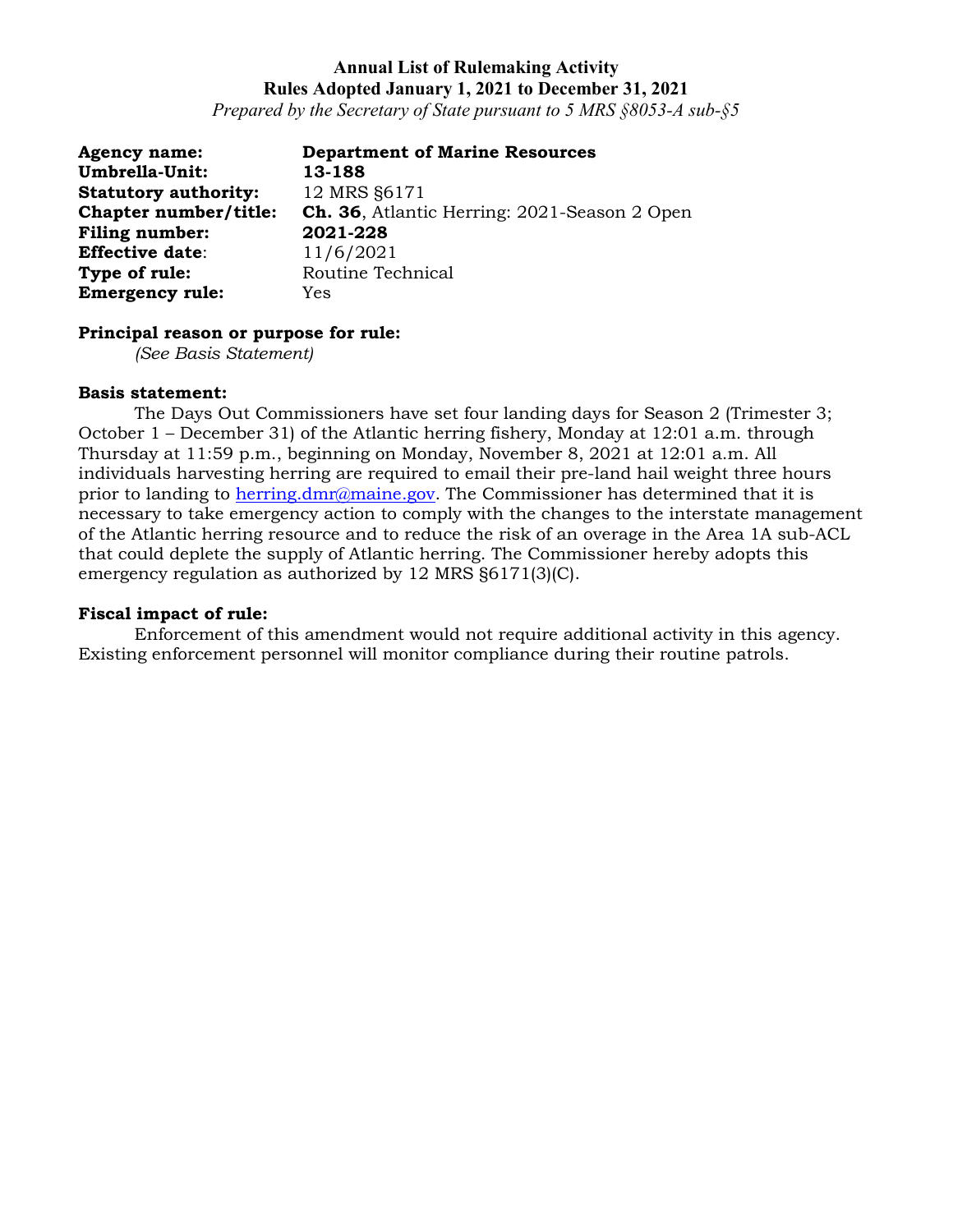*Prepared by the Secretary of State pursuant to 5 MRS §8053-A sub-§5*

| <b>Agency name:</b>         | <b>Department of Marine Resources</b>                   |
|-----------------------------|---------------------------------------------------------|
| Umbrella-Unit:              | 13-188                                                  |
| <b>Statutory authority:</b> | 12 MRS §6171                                            |
| Chapter number/title:       | <b>Ch. 41</b> , Menhaden: 2021 Commercial Harvest Rules |
| Filing number:              | 2021-087                                                |
| <b>Effective date:</b>      | 4/27/2021                                               |
| Type of rule:               | Routine Technical                                       |
| <b>Emergency rule:</b>      | No                                                      |

# **Principal reason or purpose for rule:**

*(See Basis Statement)*

## **Basis statement:**

This rulemaking establishes the effort restrictions for the commercial menhaden fishery management program for FY2021. The State Allocation fishery opens Monday, June 14, 2021 at 12:01 AM with harvest days on Mondays, Tuesdays, Thursdays and Fridays. Vessel weekly limit is set at 23,800 pounds (68 barrels). The Episodic Event fishery will operate on Tuesdays and Fridays with a weekly vessel limit of 14,000 pounds (40 barrels). The Incidental and Small Scale fishery will operate on Mondays, Wednesdays and Fridays with a daily vessel limit of 6,000 pounds. Transfers at sea of menhaden to either a harvester or carrier vessels are prohibited during the State Allocation, Episodic Event and Small Scale fisheries. During all three fishery phases, menhaden must immediately be stored in barrels, crates or fish totes, or a combination thereof, upon harvest and remain stored either on the harvester vessel and the dory towed by the harvester vessel, if utilized for all gear types.

Menhaden cannot be transferred to another vessel while at sea. Menhaden cannot be received from another vessel while at sea. Same day reporting is required by commercial menhaden harvesters during the state allocation and episodic event fisheries.

The noncommercial menhaden fishery daily limit has been amended from 1,000 pounds to 1,050 pounds to reflect the amount landed in three barrels.

## **Summary of changes made:**

- Proposed language on the prohibition of transferring nets at sea has been removed;
- Proposed language related to tender vessel length has been removed and clarity on harvester vessel's activity has been added;
- Definition of carrier vessel has been removed and clarity on no transfer of fish at sea has been added;
- Harvest days for state allocation fishery changed from the proposed Mondays, Wednesdays, Thursdays, Saturdays to the same schedule as FY2020 of Mondays, Tuesdays, Thursdays, Fridays;
- Harvest days for the episodic fishery changed from the proposed Wednesdays, Saturdays to Tuesdays, Fridays;
- Harvest days for the small scale fishery changed from the proposed Mondays, Wednesdays, Saturdays to Mondays, Wednesdays, Fridays; and,
- Recreational fishing does not specify a method of take except as limited in statute.

## **Fiscal impact of rule:**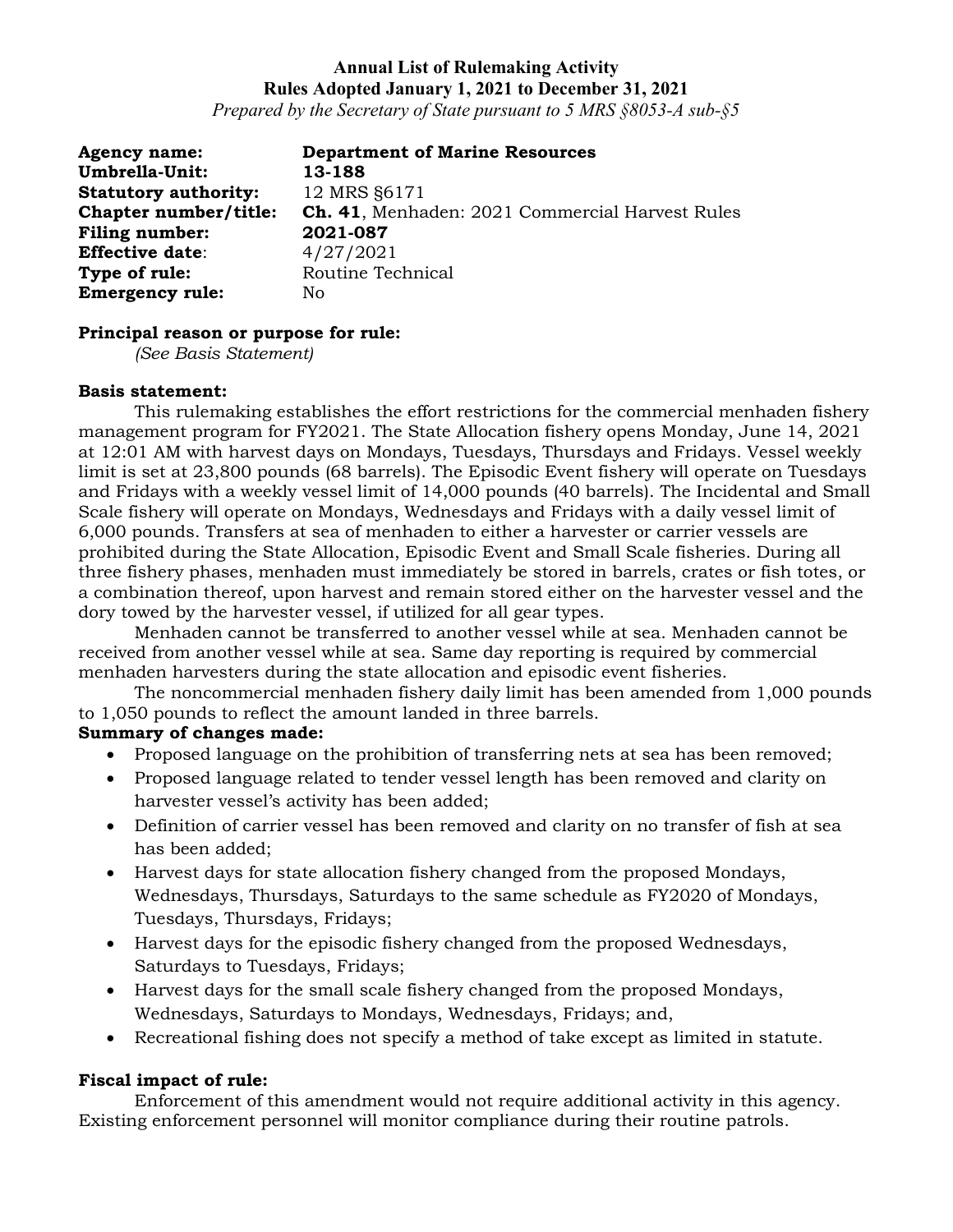*Prepared by the Secretary of State pursuant to 5 MRS §8053-A sub-§5*

| <b>Agency name:</b>         | <b>Department of Marine Resources</b>                       |
|-----------------------------|-------------------------------------------------------------|
| Umbrella-Unit:              | 13-188                                                      |
| <b>Statutory authority:</b> | 12 MRS §6171(3)(C)                                          |
| Chapter number/title:       | <b>Ch. 42, Striped Bass: Statewide Striped Bass Harvest</b> |
|                             | Methods                                                     |
| <b>Filing number:</b>       | 2021-117                                                    |
| <b>Effective date:</b>      | 6/1/2021                                                    |
| Type of rule:               | Routine Technical                                           |
| <b>Emergency rule:</b>      | Yes                                                         |

#### **Principal reason or purpose for rule:**

*(See Basis Statement)*

#### **Basis statement:**

The Commissioner adopts this emergency rule to come into compliance with the Atlantic States Marine Fisheries Commission (ASMFC). Specifically, the emergency rule identifies a definition of 'bait' for the circle hook requirement and specifies what happens if striped bass are incidentally caught when targeting other species with non-circle hooks with bait attached.

Striped bass are managed by ASMFC. As a part of Addendum VI to Amendment 6 to the Atlantic Striped Bass Interstate Fishery Management Plan, the use of circle hooks is required when recreationally fishing for striped bass with bait. As states along the Atlantic coast worked to implement this regulation, many questions arose including how bait should be defined, does the requirement apply to artificial lures with bait attached, and what happens if an angler incidentally catches a striped bass with a non-circle hook. At a March 2021 meeting, the Atlantic Striped Bass Management Board approved clarifications to the striped bass circle hook requirement. This included defining bait and specifying that striped bass incidentally caught with non-circle hooks with bait attached must be released. The Board also exempted artificial lures with bait attached from the circle hook requirement, allowing Maine to maintain its current exemption for rubber and latex tube rigs.

ME DMR must modify its striped bass regulation to come into compliance with the ASMFC Striped Bass Interstate Fishery Management Plan. Further, establishing additional information on the required use of circle hooks will provide clarity to recreational anglers and support Maine Marine Patrol efforts. For these reasons, the Commissioner hereby adopts an emergency regulation to modify the circle hook requirements in the striped bass recreational fishery in accordance with 12 MRS §6171(3)(C). ME DMR will follow this emergency rulemaking with regular rulemaking to provide for public comment.

### **Fiscal impact of rule:**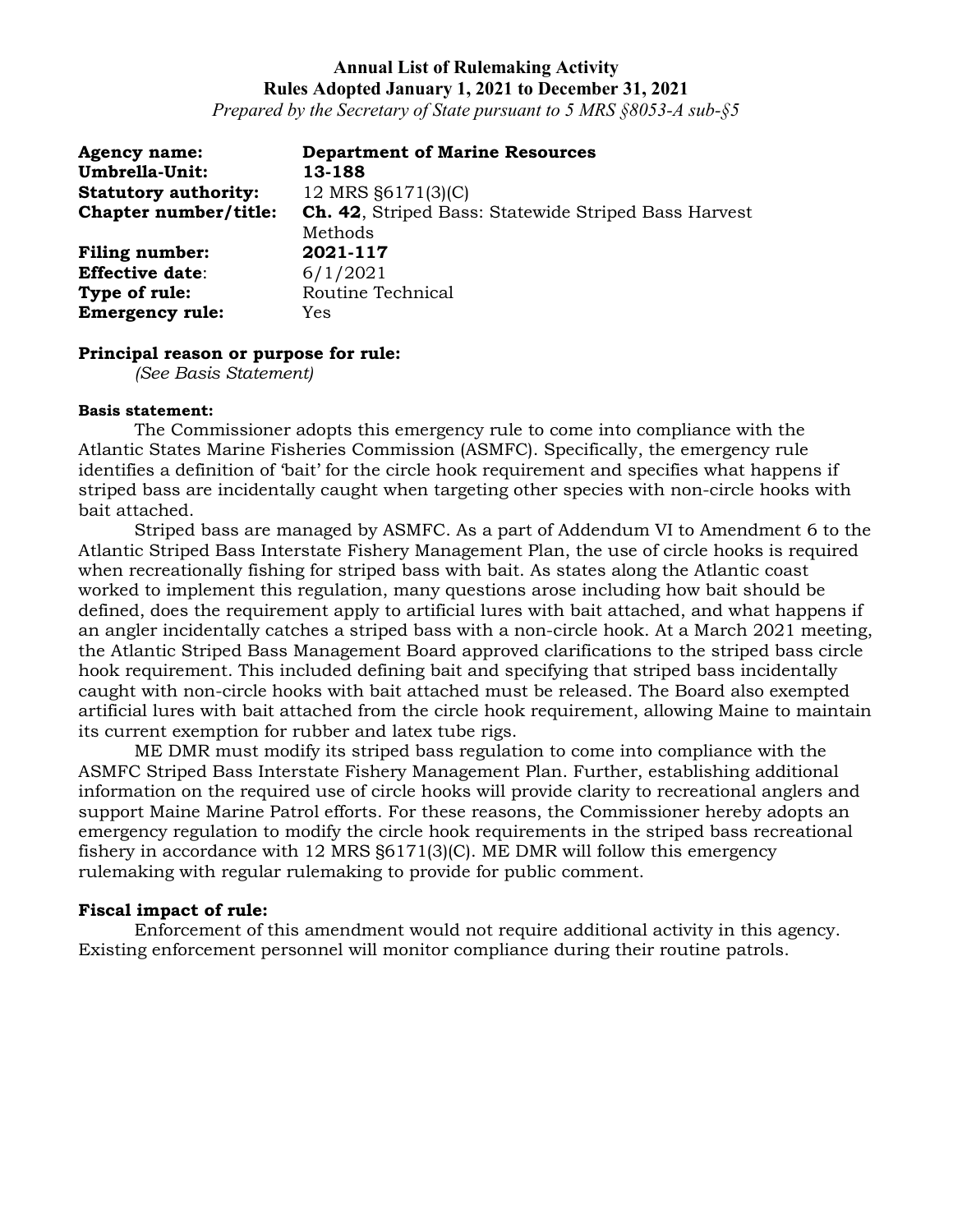*Prepared by the Secretary of State pursuant to 5 MRS §8053-A sub-§5*

| <b>Agency name:</b>         | <b>Department of Marine Resources</b> |
|-----------------------------|---------------------------------------|
| Umbrella-Unit:              | 13-188                                |
| <b>Statutory authority:</b> | 12 MRS §6171                          |
| Chapter number/title:       | Ch. 42, Striped Bass                  |
| <b>Filing number:</b>       | 2021-164                              |
| <b>Effective date:</b>      | 8/10/2021                             |
| Type of rule:               | Routine Technical                     |
| <b>Emergency rule:</b>      | No                                    |

## **Principal reason or purpose for rule:**

*(See Basis Statement)*

#### **Basis statement:**

On June 1, 2021 the Department of Marine Resources adopted an emergency rulemaking to come into compliance with the Atlantic States Marine Fisheries Commission. The Department incorporated these emergency changes via this regular rulemaking. The rulemaking implements a definition of bait as it pertains to the required use of circle hooks in the recreational striped bass fishery. It also specifies what happens if a striped bass is incidentally caught while targeting other species with a non-circle hook with bait. Further, it maintains the circle hook exemption for rubber and latex tube rigs and expands the exemption to include willow leaf spinner rigs. In addition to incorporating changes from the emergency rule, this rule also clarifies language in Section 42.01(C). Specifically, it removes language prohibiting the use of treble hooks with bait given subsequent language supersedes this prohibition by only allowing for the use of circle hooks with bait. Greater definition on the required use of circle hooks will provide clarity to anglers and Marine Patrol.

In consideration of the comments received, the Department has made the following changes:

• Added willow leaf spinner rigs to the list of terminal tackle which are exempt from the circle hook requirement when fishing with bait

#### **Fiscal impact of rule:**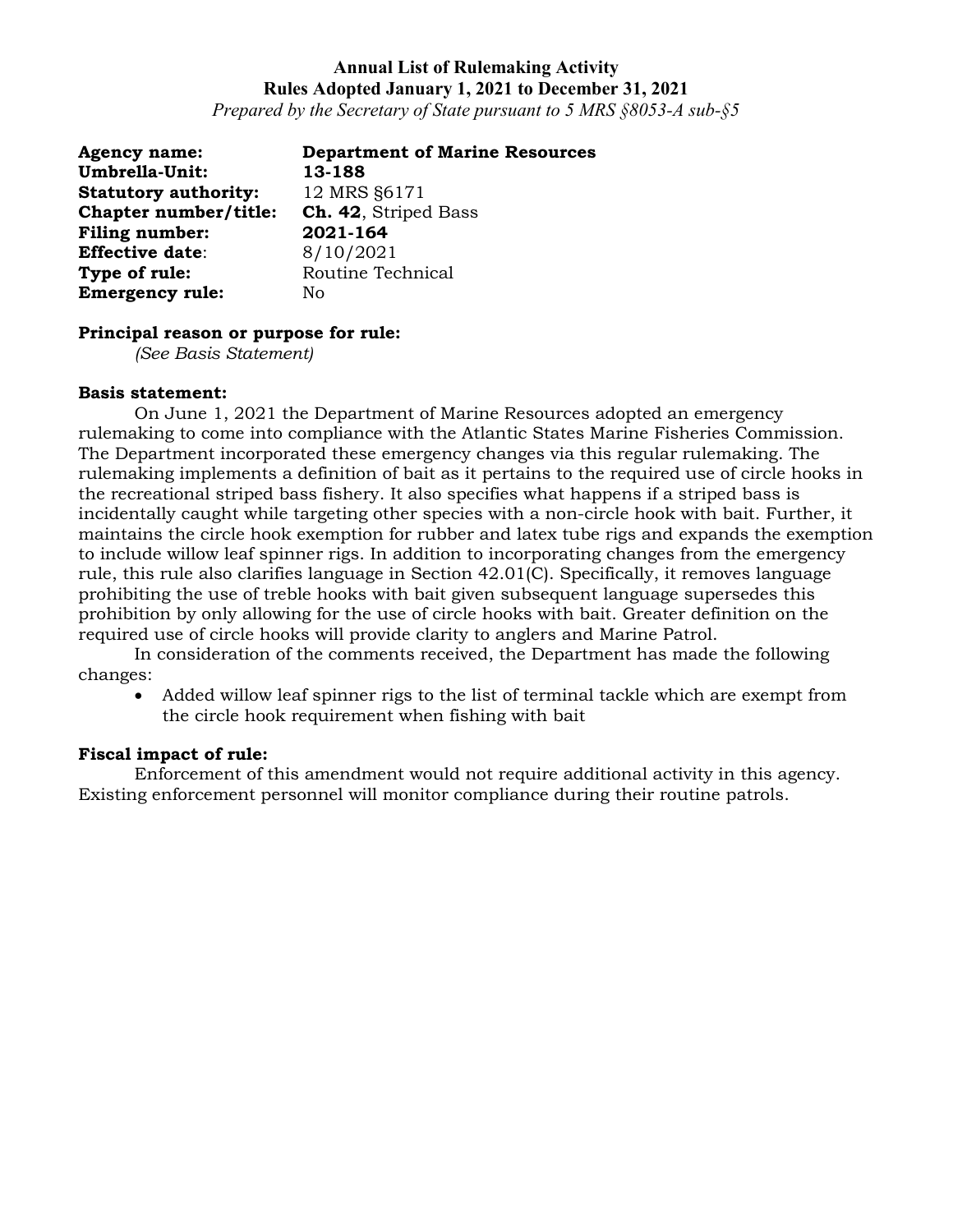*Prepared by the Secretary of State pursuant to 5 MRS §8053-A sub-§5*

| <b>Agency name:</b>         | <b>Department of Marine Resources</b> |
|-----------------------------|---------------------------------------|
| Umbrella-Unit:              | 13-188                                |
| <b>Statutory authority:</b> | 12 MRS §6171                          |
| Chapter number/title:       | Ch. 43, Bluefish                      |
| <b>Filing number:</b>       | 2021-165                              |
| <b>Effective date:</b>      | 8/10/2021                             |
| Type of rule:               | Routine Technical                     |
| <b>Emergency rule:</b>      | No                                    |

## **Principal reason or purpose for rule:**

*(See Basis Statement)*

#### **Basis statement:**

Bluefish and striped bass are two species whose recreational fisheries often overlap. Like the striped bass fishery, there is a circle hook requirement when fishing with bait in the recreational bluefish fishery. The Department has amended the striped bass regulations to provide greater clarity on the use of circle hooks in the striped bass recreational fishery. This includes providing a definition of bait. To ensure continued consistency between the circle hook requirements for the two fisheries, the Department has amended the bluefish regulations to adopt the same definition of bait as is in the striped bass regulations. The rule also cleans up regulatory language in Section 43.01(C), removing language prohibiting the use of treble hooks with bait given subsequent language supersedes this prohibition by only allowing for the use of circle hooks with bait. Continued consistency in the circle hook requirements for striped bass and bluefish will provide clarity to anglers and Marine Patrol.

#### **Fiscal impact of rule:**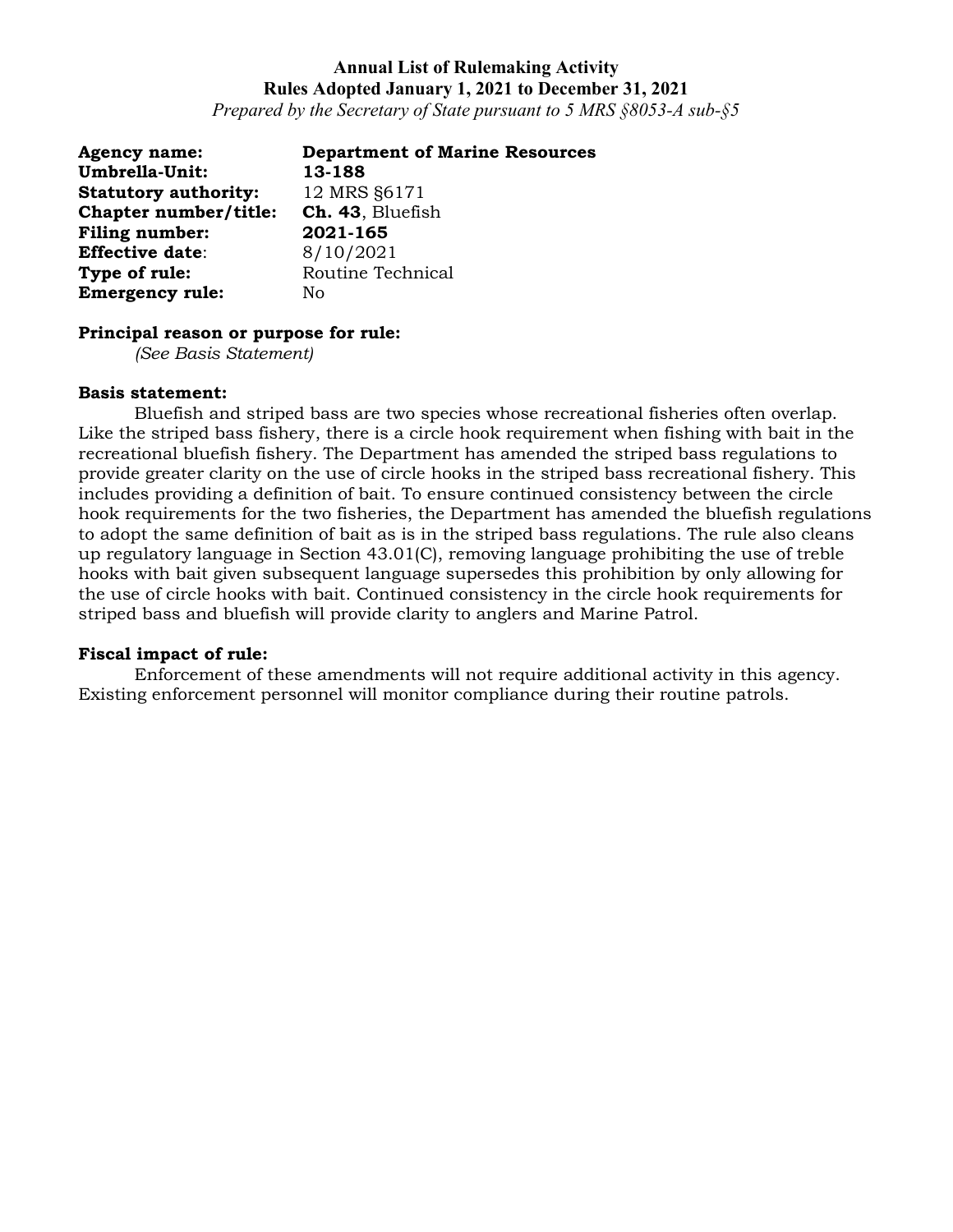*Prepared by the Secretary of State pursuant to 5 MRS §8053-A sub-§5*

| <b>Agency name:</b>         | <b>Department of Marine Resources</b>                  |
|-----------------------------|--------------------------------------------------------|
| Umbrella-Unit:              | 13-188                                                 |
| <b>Statutory authority:</b> | 12 MRS SS 6171, 6856                                   |
| Chapter number/title:       | <b>Ch. 94, Sanitary Control of Molluscan Shellfish</b> |
| Filing number:              | 2021-059                                               |
| <b>Effective date:</b>      | 3/13/2021                                              |
| Type of rule:               | Routine Technical                                      |
| <b>Emergency rule:</b>      | No                                                     |

### **Principal reason or purpose for rule:**

The purpose of the rule adoption is to reference the most recent version of the model ordinance and to specify minimum compliance requirements for buying stations. The compliance requirements are intended to protect public health by ensuring that buying stations are operated in a manner that prevents contamination, deterioration and decomposition of shellstock.

#### **Basis statement:**

This rule amends ch. 94 to reference the most current version of the National Shellfish Sanitation Program Model Ordinance (Model Ordinance). The rule also specifies certain compliance requirements for the operation of buying stations. Specifically, buying station representatives need to maintain activity logs that document information such as date and time of purchase, quantity of shellstock purchased, and the date and time of harvest. The regulation also specifies that vehicles must have a mechanical refrigeration unit, onboard thermometer and a time/temperature data logger. The rule also changes the expiration date of Shellfish Sanitation Certificates, Bulk Tagging, and Buying Station Permits from June 1st to April 1<sup>st</sup>. The expiration date for wet storage permits has changed from August 1<sup>st</sup> to April 1<sup>st</sup>. The Department has processed a rule change to ch. 2 (Aquaculture Regulations), which establishes maximum seed size definitions for growing areas in the prohibited classification. In order to maintain consistency with those changes, this rule specifies that aquaculture lease and license holders may buy or possess seed from growing areas in the prohibited classification, so long as the seed size complies with definitions established in Chapter 2.

## **Change to proposal:**

No comments were received on this proposal. However, in processing the final proposal, the agency noted that the expiration date for wet storage permits should have been changed from August 1st to April 1st. This change provides consistency with all other permit expiration dates listed in the chapter. DMR has made this change in the final proposal.

### **Fiscal impact of rule:**